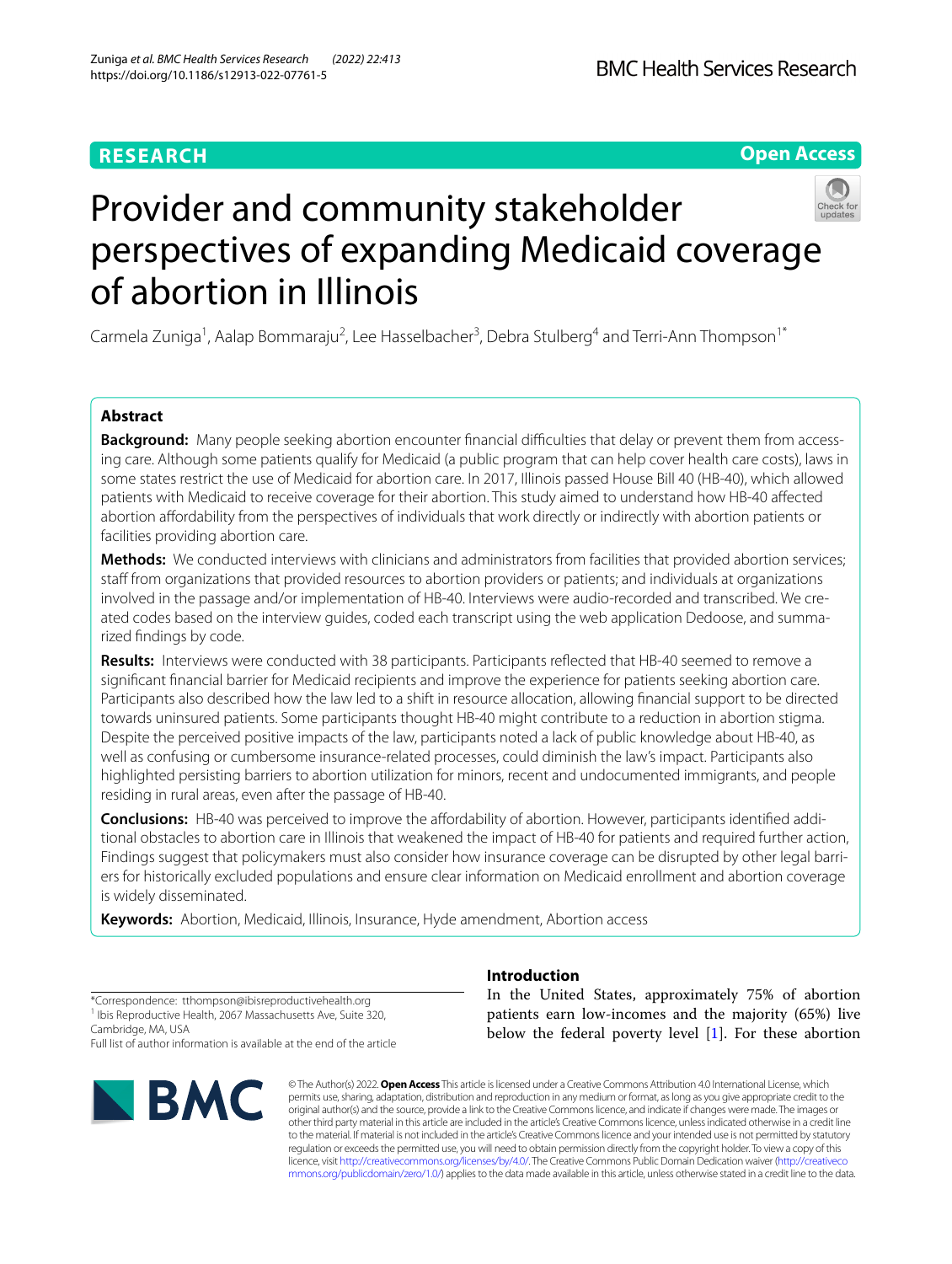patients, insurance coverage for this essential reproductive service makes all the diference. One study found that the cost of an abortion is a catastrophic health expenditure (constituting 40% or more of a household's monthly income after basic needs have been met) for households earning their state's median income or less, suggesting that some households considered middle-income would struggle to afford an abortion if paid out-of-pocket [\[2](#page-14-1)]. Without insurance coverage, many people seeking abortion will fnd the average \$465 out-of-pocket cost of a frst trimester abortion to be a signifcant or insurmountable barrier [\[3,](#page-14-2) [4](#page-14-3)]. Moreover, the time spent gathering enough money for a frst trimester abortion may push some pregnant people into needing a more expensive second trimester abortion, and the average out-of-pocket cost of \$1000 for that procedure may prevent some from obtaining abortion care at all [[3,](#page-14-2) [4](#page-14-3)].

Although low-income earners may qualify for Medicaid—a joint federal and state government program that assists low-income earners with health care costs—many cannot use this public insurance plan to cover the cost of their abortion due to federal and state policies. At the federal level, the Hyde Amendment prevents federal funds from covering abortion costs unless the pregnancy resulted from rape or incest, or endangers the life of the pregnant person. Although states can use their own funds to cover the cost of abortion for Medicaid recipients beyond those three reasons, only 16 do so as of May 2021 [\[5](#page-14-4)]. With the passage of House Bill 40 (HB-40) in 2017, Illinois became one of these 16 states to cover abortions using state Medicaid funds. HB-40 has the potential to impact the 1.5 million adults in Illinois enrolled in Medicaid [[6\]](#page-14-5). HB-40 could also impact people eligible for Medicaid; roughly a third of an estimated 231,000 uninsured women of reproductive age were eligible for coverage through Medicaid or the Children's Health Insurance Program (CHIP) based on their income in 2017 [\[7](#page-14-6)].

While research on afordability—one domain of access [[8\]](#page-14-7)—within contexts where Medicaid coverage is restricted is robust, research on afordability in contexts where Medicaid has been expanded is limited. One way to understand afordability is to learn from stakeholders with direct experience of supporting people seeking abortion. The implementation of HB-40 presents an opportunity to generate much-needed evidence on how increased afordability relates to abortion utilization and the complexities of abortion access.

In this study we aimed to understand how HB-40 afected the afordability of abortion care, thereby impacting utilization, from the perspectives of abortion providers and abortion access supporters that work directly or indirectly with abortion patients or facilities providing abortion care. We call this latter group may mediate the relationship between afordability and

#### **Methods**

abortion utilization.

Between March 2019 and March 2020, we invited 53 individuals to talk about their perspectives and experiences related to HB-40. We used a phenomenological study design and purposive sampling to collect perceptions of HB-40's implementation from a wide array of stakeholder standpoints. These included clinicians and administrators in abortion facilities (providers), as well as staf in organizations that support abortion patients (non-providers). All potential research subjects were involved in HB-40's passage and/or implementation. Providers were recruited from a sample representing all known clinics providing abortion during the frst year that HB-40 took efect (January 1, 2018 - December 31, 2018), *n*=25. Non-providers were recruited from a sample of organizations providing support to abortion patients and/or involved in HB-40's passage and/or implementation,  $n=18$ . We used personal and professional contacts, as well as snowball sampling to contact participants in each organization, inviting as many individuals as possible from the two groups. Most participants were known professionally to at least one of the authors. We recruited participants until data saturation (defned as the point at which no new themes emerged) [[9\]](#page-14-8) was reached.

Data was collected by the frst and second authors, researchers at a non-proft and academic institution; who use she and they pronouns (respectively) and hold a masters and doctoral candidacy (respectively). Between April 2019 and April 2020, the frst and second authors (both with 5years of qualitative research experience) conducted in-person or phone interviews with 23 providers. A detailed description about the types of clinics we recruited can be found in a separate study [\[10](#page-14-9)]. Between October 2019 and April 2020, the second author conducted in-person or phone interviews with 15 non-providers from organizations that provided abortion-related resources or were involved in HB-40's passage and/or implementation. The 38 interviewed participants represent 15 abortion clinics and 14 organizations that provided support to abortion patients and/or were involved in HB-40's passage and/or implementation. Participants were informed about the study aims and the interviewer's afliation during recruitment, through the consenting process, and again during the interview. Interviews lasted less than 100min, were completed only once, and did not include parties outside of the researcher and participants. Interviewers took notes during the interviews.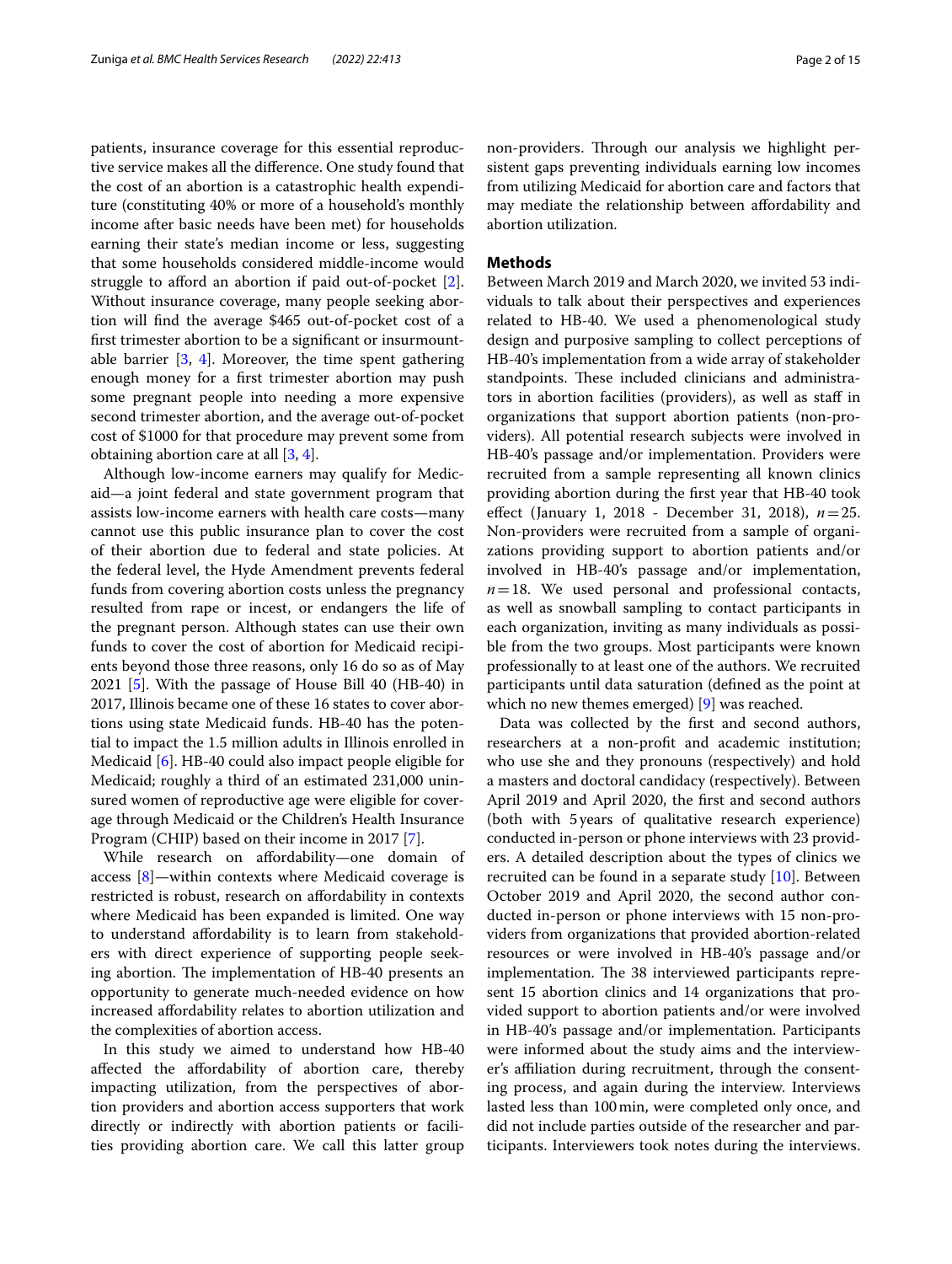Participants were not asked to review their transcripts or interview notes, nor provide feedback on the fndings.

Although this paper focuses on interviewees' perspectives of HB-40's impact on patients, participants also answered questions about their perspectives on the consequences of the law for providers, as well as the law's impact on local and national politics related to abortion access. The interview guides were developed by the research team (all authors listed) and was based on abortion afordability literature with special attention paid to coverage and operational processes [\[11](#page-14-10), [12](#page-14-11)]. Questions related to the legislative process were drawn from the sociological literature on the role of advocacy organizations in U.S. political processes  $[13]$  $[13]$  $[13]$ . The interview guide for providers working at abortion facilities included three subject areas: insurance coverage (e.g. billing, reimbursement, and operational processes), public funding for abortion, and experience with HB-40's passage (e.g. changes in population and services since the policy change and perspectives on the impact of Medicaid coverage for abortion). While the interview guide for nonproviders covered: general knowledge and impressions of HB-40, experience with HB-40's passage (e.g. changes in population and services since the policy change and perspectives on the impact of Medicaid coverage for abortion), and their impressions of other insurance changes since HB-40. While the interview guides were not tested prior to implementation, several of the questions were efectively used in previous studies on Medicaid coverage of abortion and abortion legislative processes. The guides are included as an [Additional File.](#page-13-0)

Interviews were digitally recorded and a third-party transcription company transcribed all audio fles verbatim. We used the Framework Method [[14\]](#page-14-13) to thematically analyze the transcripts and a combined (deductive and inductive qualitative) approach was used for thematic analysis. An initial list of thematic codes was developed based on the semi-structured interview guides and existing literature on abortion and abortion access in the United States. During coding, inductive codes were assigned to data that described a new theme. We did not use hierarchical coding to analyze the data, thus no coding tree was produced.

Two codebooks (one based on each guide) with defnitions for each code was created. All transcripts, codes, and code defnitions were uploaded to the web application Dedoose. We frst analyzed transcripts from interviews with providers from abortion facilities. The first, second, and third authors began analysis by independently coding one transcript and met afterwards to compare coding methodology to ensure codes were applied consistently, and to refne or add codes to the codebook. The authors then independently coded a second transcript with the revised codebook and met again to compare coding strategies. As there were no major discrepancies between each author's coding strategies, the frst and third author then split the remaining transcripts to code. As new themes emerged from a transcript, the authors met to discuss the addition or revision of a code and applied these changes to transcripts that had previously been coded. The two authors split the organized data between themselves to analyze and summarize findings by code. The first author, second author, and a research assistant followed this same process to code and analyze the non-providers transcripts.

To protect the confdentiality of interviewees, we attribute each quote in this paper to the participant using a two-letter pseudonym that bears no relationship to their real name, and by a short description of the role their organizations played in relation to abortion care in Illinois (abortion provision, resource provision, or policy involvement). Participants received a \$60 gift card for their participation in the study.

#### **Results**

Of the 53 individuals invited to participate in the study, 38 completed interviews, 6 declined to participate, and 9 did not respond to the invitation. Of the 38 participants interviewed, 36 provided their age, which ranged from 22 to 71years; the median age was 40.5 years. Table [1](#page-3-0) summarizes other participant characteristics.

We grouped fndings under three broad themes: perceived mechanisms connecting increased afordability to abortion utilization, perceptions of persistent barriers to abortion utilization, and factors that could diminish the impact of HB-40 on the afordability of abortion care. Table [2](#page-4-0) presents illustrative quotes by themes.

#### **Perceived mechanisms connecting increased afordability to abortion utilization**

Many participants reported that HB-40 removed a signifcant fnancial barrier for Medicaid recipients in need of abortion care, which in turn made abortion more afordable and accessible, expanded patient choice of abortion facilities and methods, and improved the quality of healthcare services by making them more patient-focused.

#### *Reduced fnancial stress*

Many thought HB-40 made abortion more afordable for Medicaid recipients, which positively afected the physical and emotional health of patients and their families and may have indirectly made abortion more affordable for patients without Medicaid.

Acknowledging the fnancial implications of the law for patients, one participant explained, "the vast majority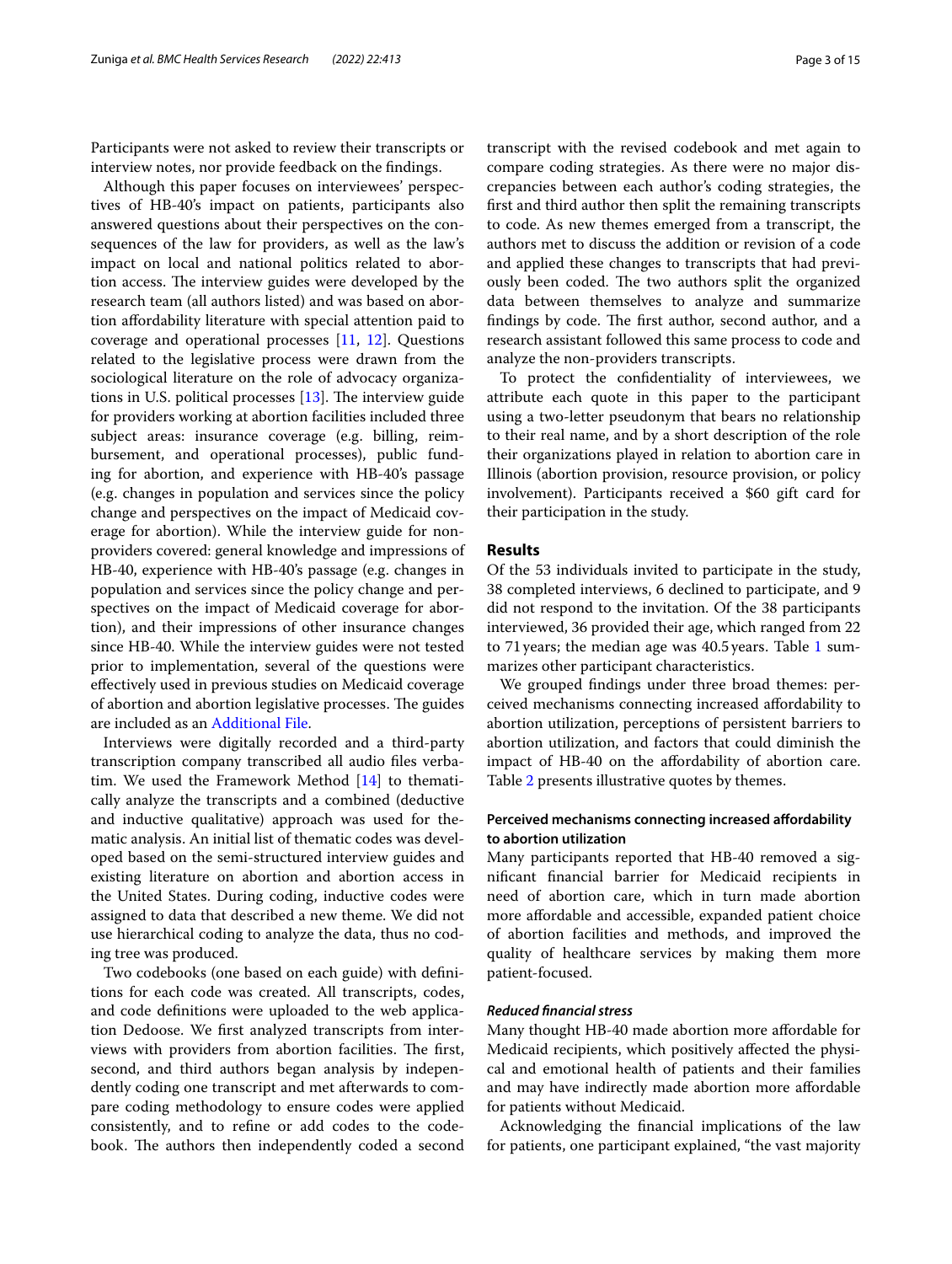#### <span id="page-3-0"></span>**Table 1** Participant characteristics

|                                                                                                         | N  | % Total |
|---------------------------------------------------------------------------------------------------------|----|---------|
| <b>Race/Ethnicity</b>                                                                                   |    |         |
| Asian                                                                                                   | 5  | 13%     |
| <b>Black</b>                                                                                            | 4  | 11%     |
| White                                                                                                   | 28 | 74%     |
| l atin                                                                                                  | 1  | 3%      |
| Gender                                                                                                  |    |         |
| Cis-Gender Woman                                                                                        | 35 | 92%     |
| Cis-Gender Man                                                                                          | 3  | 8%      |
| <b>Sexuality</b>                                                                                        |    |         |
| Declined                                                                                                | 3  | 8%      |
| Heterosexual                                                                                            | 27 | 71%     |
| Lesbian, Gay, Bisexual, or Queer                                                                        | 8  | 21%     |
| <b>Residential location</b>                                                                             |    |         |
| Chicago Area                                                                                            | 25 | 66%     |
| Declined                                                                                                | 3  | 8%      |
| Downstate Illinois                                                                                      | 5  | 13%     |
| Outside of Illinois                                                                                     | 5  | 13%     |
| Participants' organizational affiliation (catego-<br>rized by organization's role related to abortion)* |    |         |
| Provides abortion services                                                                              | 24 | 63%     |
| Provides resources to providers or patients                                                             | 5  | 13%     |
| Involved in HB-40's passage or implementation                                                           | 9  | 24%     |

<sup>a</sup> Specific organizations may be represented more than once since some

interviewees worked at the same organization

of people are just incredibly grateful that they […] are able to access [abortion] services without a signifcant amount of difficulty in terms of the cost." (YV, abortion provision).

Another participant described how insurance coverage of the procedure could reduce the emotional stress some abortion seekers face, by allowing Medicaid patients to use their limited resources on secondary costs needed to access abortion, such as transportation and child-care.

The removal of out-of-pocket costs was thought to beneft not only the health and emotional wellbeing of patients themselves, but also of their families. As described by one participant:

*"In the beginning for the frst three or four months women would show up because they'd already been scheduled before HB-40 and so they would have their money ready to pay. And we got to tell them that we didn't need that money. That it was now gonna be covered by their insurance. And so we defnitely had people crying and saying how happy they were. And how now they could pay their rent or buy food for their kids." (OZ, abortion provision)*

In addition to the law's direct impact on Medicaid recipients, a few participants noted the law may indirectly make abortion more afordable for individuals with limited incomes that do not qualify for Medicaid. Participants explained that since individuals with Medicaid now have abortion coverage, there are more fnancial support resources available for Illinois residents ineligible for Medicaid, as well as for abortion seekers that come to Illinois from states with more restrictive abortion laws. According to one participant,

*"It's more like an indirect beneft because […] we'll be able to give a fund to somebody who's undocumented if they didn't have to also give that fund to somebody who could use Medicaid […] so I think there's […] now more resources for people who have less access." (LV, policy involvement)*

Another participant described that after HB-40 their organization "started defnitely funding a lot more outof-state folks […] because [out-of-state patients] couldn't use [their] form of insurance, [their] Medicaid insurance in Illinois, so they weren't coming because of HB-40, it just changed the dynamics in how [the organization] funded" (NH, resource provision).

#### *Increased patient-driven and patient-focused care*

Some participants thought insurance coverage of abortion would provide patients the opportunity to have an earlier medication abortion and allow them to have more choice about where they would like to receive care. In addition to patients having more choice, some also thought the law would lead clinicians to provide patients with higher quality care.

One participant working at an organization involved in reproductive health care policy speculated that patients would be able to obtain abortion care at earlier gestations because they no longer had to spend time gathering money for the procedure. This theory was substantiated by another participant who described her abortion facility as experiencing "a huge increase in medical abortions", which is offered up to 10 weeks gestation. This participant further explained,

"I think it's because of Medicaid. They're not waiting *to get money […] they fnd out they're pregnant and they go get the abortion, rather than, 'I didn't get my abortion yet because I'm saving money or waiting for a paycheck', or whatever. It's like, oh, 'I wanna have my abortion, I'm gonna go have it now, it's free'." (TF, abortion provision)*

#### Another participant stated,

*"We saw a surge in women coming in earlier in the pregnancy, […]. And I think that's just proof well, how fnancial hardships were preventing women*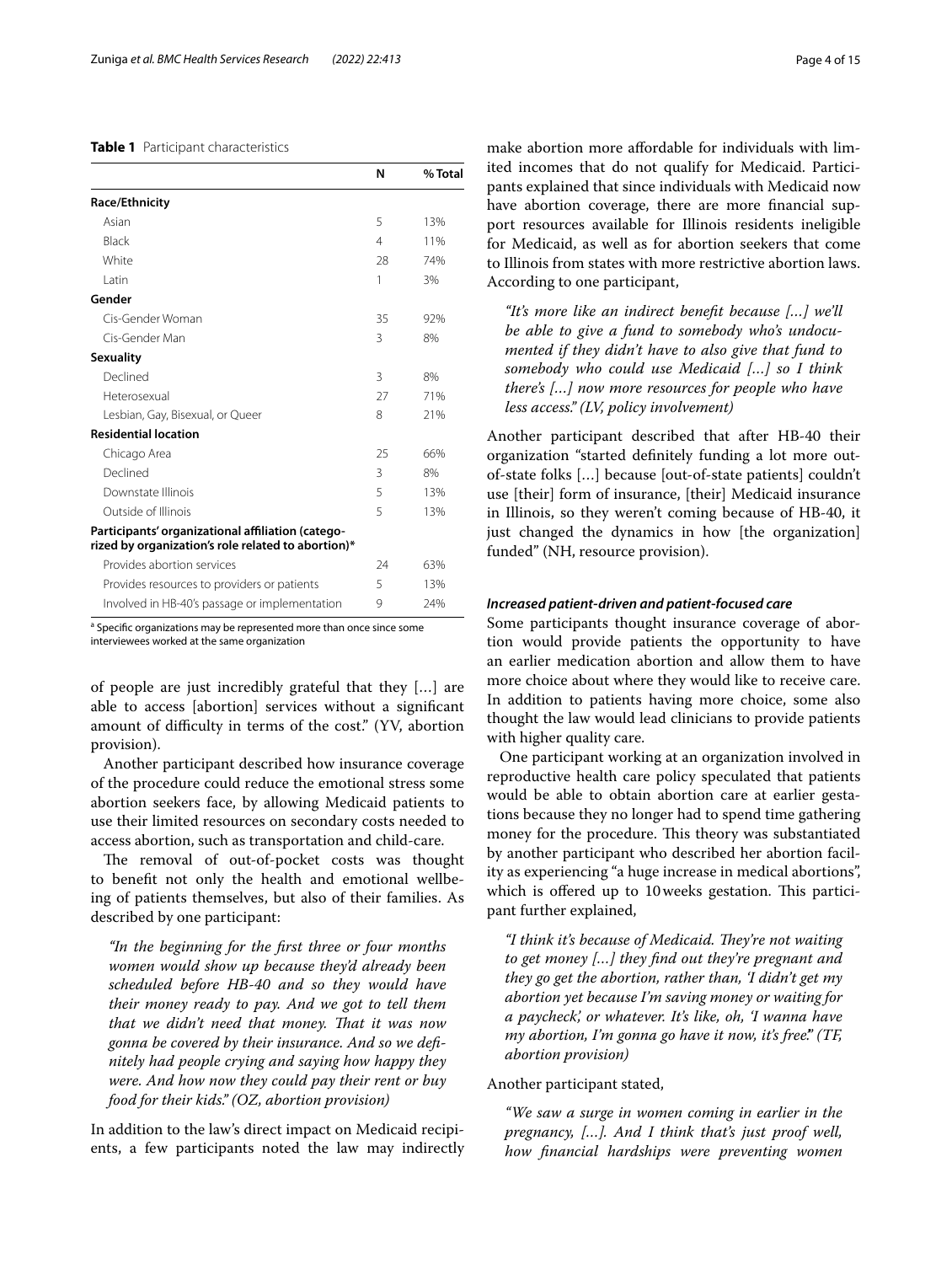#### <span id="page-4-0"></span>**Table 2** Illustrative quotes by themes

| Themes                                       | Illustrative quotes                                                                                                                                                                                                                                                                                                                                                                                                                                                                                                                                                                                                                                                                                                                                                                                                                                                                                                                                                                                                                                                                                                                                                                                                                                                                                                                                                                                                                                                                                                                                                                                                                                                                                                                                                                                                                                                                                                                                                                                                                                                                                                                                                                                                                                                                                                                                                                                                                                                                                                                                                                                                                                                                                                                                                                                                                                                 |
|----------------------------------------------|---------------------------------------------------------------------------------------------------------------------------------------------------------------------------------------------------------------------------------------------------------------------------------------------------------------------------------------------------------------------------------------------------------------------------------------------------------------------------------------------------------------------------------------------------------------------------------------------------------------------------------------------------------------------------------------------------------------------------------------------------------------------------------------------------------------------------------------------------------------------------------------------------------------------------------------------------------------------------------------------------------------------------------------------------------------------------------------------------------------------------------------------------------------------------------------------------------------------------------------------------------------------------------------------------------------------------------------------------------------------------------------------------------------------------------------------------------------------------------------------------------------------------------------------------------------------------------------------------------------------------------------------------------------------------------------------------------------------------------------------------------------------------------------------------------------------------------------------------------------------------------------------------------------------------------------------------------------------------------------------------------------------------------------------------------------------------------------------------------------------------------------------------------------------------------------------------------------------------------------------------------------------------------------------------------------------------------------------------------------------------------------------------------------------------------------------------------------------------------------------------------------------------------------------------------------------------------------------------------------------------------------------------------------------------------------------------------------------------------------------------------------------------------------------------------------------------------------------------------------------|
| Positive impacts of HB-40 on abortion access |                                                                                                                                                                                                                                                                                                                                                                                                                                                                                                                                                                                                                                                                                                                                                                                                                                                                                                                                                                                                                                                                                                                                                                                                                                                                                                                                                                                                                                                                                                                                                                                                                                                                                                                                                                                                                                                                                                                                                                                                                                                                                                                                                                                                                                                                                                                                                                                                                                                                                                                                                                                                                                                                                                                                                                                                                                                                     |
| Reduced financial stress                     | "I can say that a patient that-and before the passage of the bill, would've had to find mul-<br>tiple resources, if any, to come up with some portion of the fee. And then, they would've<br>had to kind of work with other funding agencies to see if they qualify, based upon the<br>funding agencies requirements or qualifications, to see if they can get any financial assis-<br>tance. And if they made it through all those hoops, they would get the services. But if not,<br>they would not be able to seek abortion care." (SH, abortion provision)                                                                                                                                                                                                                                                                                                                                                                                                                                                                                                                                                                                                                                                                                                                                                                                                                                                                                                                                                                                                                                                                                                                                                                                                                                                                                                                                                                                                                                                                                                                                                                                                                                                                                                                                                                                                                                                                                                                                                                                                                                                                                                                                                                                                                                                                                                      |
|                                              | "The vast majority of people are just incredibly grateful that they [] are able to access<br>[abortion] services without a significant amount of difficulty in terms of the cost." (YV,<br>abortion provision)                                                                                                                                                                                                                                                                                                                                                                                                                                                                                                                                                                                                                                                                                                                                                                                                                                                                                                                                                                                                                                                                                                                                                                                                                                                                                                                                                                                                                                                                                                                                                                                                                                                                                                                                                                                                                                                                                                                                                                                                                                                                                                                                                                                                                                                                                                                                                                                                                                                                                                                                                                                                                                                      |
|                                              | "No out-of-pocket, no having to coordinate care with anything. You just have to have your<br>active Medicaid, and the patients can just have their abortion paid for by their Medicaid,<br>which is the right way to do it. But previously they could get some funding, but they gen-<br>erally - unless their situation was very extreme - had to come up with some on their own.<br>And they had to figure it out, usually in advance, and do a little extra legwork, et cetera,<br>and now it's better" (ED, abortion provision)                                                                                                                                                                                                                                                                                                                                                                                                                                                                                                                                                                                                                                                                                                                                                                                                                                                                                                                                                                                                                                                                                                                                                                                                                                                                                                                                                                                                                                                                                                                                                                                                                                                                                                                                                                                                                                                                                                                                                                                                                                                                                                                                                                                                                                                                                                                                 |
|                                              | "It's more like an indirect benefit because [] we'll be able to give a fund to somebody<br>who's undocumented if they didn't have to also give that fund to somebody who could<br>use Medicaid [] so I think there's [] now more resources for people who have less<br>access." (LV, policy involvement)                                                                                                                                                                                                                                                                                                                                                                                                                                                                                                                                                                                                                                                                                                                                                                                                                                                                                                                                                                                                                                                                                                                                                                                                                                                                                                                                                                                                                                                                                                                                                                                                                                                                                                                                                                                                                                                                                                                                                                                                                                                                                                                                                                                                                                                                                                                                                                                                                                                                                                                                                            |
|                                              | R: So we started definitely funding a lot more out-of-state folks. Yeah. But they had always<br>been calling. And also, with the increased barriers in surrounding states - I don't want to<br>leave that out. You know Indiana is a mess, so the surrounding states have really - they're<br>stricter so $-$<br>I: Right. So it wasn't like there were more calls, it was just like you could -<br>R: Yeah, I want to say it was like - yeah, because you couldn't come and use your Medicaid<br>here. You couldn't use your form of insurance, your Medicaid insurance in Illinois, so they<br>weren't coming because of HB 40, it's just it changed the dynamics in how we funded<br>(NH, resource provision) R: So we started definitely funding a lot more out-of-state folks.<br>Yeah. But they had always been calling. And also, with the increased barriers in surround-<br>ing states - I don't want to leave that out. You know Indiana is a mess, so the surrounding<br>states have really - they're stricter so -<br>I: Right. So it wasn't like there were more calls, it was just like you could -<br>R: Yeah, I want to say it was like - yeah, because you couldn't come and use your Medicaid<br>here. You couldn't use your form of insurance, your Medicaid insurance in Illinois, so they<br>weren't coming because of HB 40, it's just it changed the dynamics in how we funded<br>(NH, resource provision) R: So we started definitely funding a lot more out-of-state folks.<br>Yeah. But they had always been calling. And also, with the increased barriers in surround-<br>ing states - I don't want to leave that out. You know Indiana is a mess, so the surrounding<br>states have really - they're stricter so -<br>I: Right. So it wasn't like there were more calls, it was just like you could -<br>R: Yeah, I want to say it was like - yeah, because you couldn't come and use your Medicaid<br>here. You couldn't use your form of insurance, your Medicaid insurance in Illinois, so they<br>weren't coming because of HB 40, it's just it changed the dynamics in how we funded<br>(NH, resource provision) R: So we started definitely funding a lot more out-of-state folks.<br>Yeah. But they had always been calling. And also, with the increased barriers in surround-<br>ing states - I don't want to leave that out. You know Indiana is a mess, so the surrounding<br>states have really - they're stricter so -<br>I: Right. So it wasn't like there were more calls, it was just like you could -<br>R: Yeah, I want to say it was like - yeah, because you couldn't come and use your Medicaid<br>here. You couldn't use your form of insurance, your Medicaid insurance in Illinois, so they<br>weren't coming because of HB 40, it's just it changed the dynamics in how we funded<br>(NH, resource provision) |
|                                              | "In the beginning for the first three or four months women would show up because<br>they'd already been scheduled before HB-40 and so they would have their money ready<br>to pay. And we got to tell them that we didn't need that money. That it was now gonna<br>be covered by their insurance. And so we definitely had people crying and saying how<br>happy they were. And how now they could pay their rent or buy food for their kids." (OZ,<br>abortion provision)                                                                                                                                                                                                                                                                                                                                                                                                                                                                                                                                                                                                                                                                                                                                                                                                                                                                                                                                                                                                                                                                                                                                                                                                                                                                                                                                                                                                                                                                                                                                                                                                                                                                                                                                                                                                                                                                                                                                                                                                                                                                                                                                                                                                                                                                                                                                                                                         |
|                                              | "I think the perception, say, from the public - the public's perception and from lots of<br>people is that everything's just great. And from the patients' perspective, as well, which<br>that is great that patients feel like it's fixed and they can come get their abortion and they<br>don't have to worry about taking money away from the other necessities of life." (YV, abor-<br>tion provision)                                                                                                                                                                                                                                                                                                                                                                                                                                                                                                                                                                                                                                                                                                                                                                                                                                                                                                                                                                                                                                                                                                                                                                                                                                                                                                                                                                                                                                                                                                                                                                                                                                                                                                                                                                                                                                                                                                                                                                                                                                                                                                                                                                                                                                                                                                                                                                                                                                                          |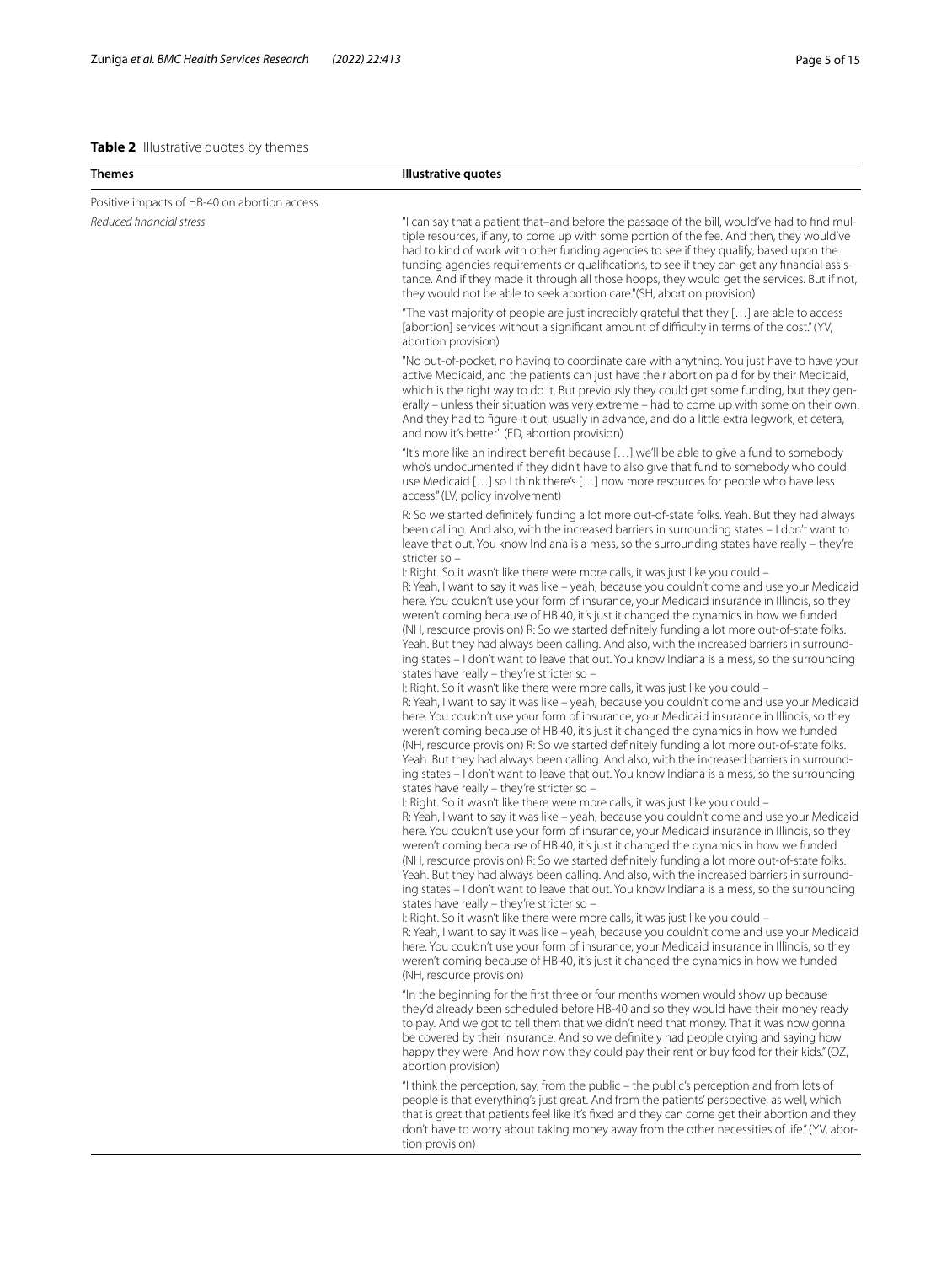**Table 2** (continued)

| Themes                                          | Illustrative quotes                                                                                                                                                                                                                                                                                                                                                                                                                                                                                                                                                                                                                                                                                                                                                                                                                                                                                                                                                                                                                                                                                                                                                                                                                                                                                                                                                                                                                                                                                                                                                                                                                                                                                                                                                                                                                                                                                                                                                |
|-------------------------------------------------|--------------------------------------------------------------------------------------------------------------------------------------------------------------------------------------------------------------------------------------------------------------------------------------------------------------------------------------------------------------------------------------------------------------------------------------------------------------------------------------------------------------------------------------------------------------------------------------------------------------------------------------------------------------------------------------------------------------------------------------------------------------------------------------------------------------------------------------------------------------------------------------------------------------------------------------------------------------------------------------------------------------------------------------------------------------------------------------------------------------------------------------------------------------------------------------------------------------------------------------------------------------------------------------------------------------------------------------------------------------------------------------------------------------------------------------------------------------------------------------------------------------------------------------------------------------------------------------------------------------------------------------------------------------------------------------------------------------------------------------------------------------------------------------------------------------------------------------------------------------------------------------------------------------------------------------------------------------------|
|                                                 | TF: Yeah. And people are shocked when they call, email, come in. They're like, wait, how<br>much do I have to pay? I'm like, no, nothing. They're like, wait a minute, how much?<br>MD: Yeah. It's like, no, no, no, your copay is zero. Wait, what? We're -<br>TF: They're literally sitting and like -<br>$[]$<br>TF: Oh, my god, it's how it should be.<br>MD: I mean, people cry about that. I mean, they get very -<br>TF: Oh, my – they're like, thank you, so much. (MD and TF, abortion provision)<br>TF: Yeah. And people are shocked when they call, email, come in. They're like, wait, how<br>much do I have to pay? I'm like, no, nothing. They're like, wait a minute, how much?<br>MD: Yeah. It's like, no, no, no, your copay is zero. Wait, what? We're -<br>TF: They're literally sitting and like -<br>$[]$<br>TF: Oh, my god, it's how it should be.<br>MD: I mean, people cry about that. I mean, they get very -<br>TF: Oh, my – they're like, thank you, so much. (MD and TF, abortion provision)<br>TF: Yeah. And people are shocked when they call, email, come in. They're like, wait, how<br>much do I have to pay? I'm like, no, nothing. They're like, wait a minute, how much?<br>MD: Yeah. It's like, no, no, no, your copay is zero. Wait, what? We're -<br>TF: They're literally sitting and like -<br>$[]$<br>TF: Oh, my god, it's how it should be.<br>MD: I mean, people cry about that. I mean, they get very -<br>TF: Oh, my – they're like, thank you, so much. (MD and TF, abortion provision)<br>TF: Yeah. And people are shocked when they call, email, come in. They're like, wait, how<br>much do I have to pay? I'm like, no, nothing. They're like, wait a minute, how much?<br>MD: Yeah. It's like, no, no, no, your copay is zero. Wait, what? We're -<br>TF: They're literally sitting and like -<br>$[]$<br>TF: Oh, my god, it's how it should be.<br>MD: I mean, people cry about that. I mean, they get very - |
|                                                 | TF: Oh, my – they're like, thank you, so much. (MD and TF, abortion provision)<br>I think it's great that Medicaid is treating abortion like other services that are part of the<br>spectrum of reproductive health care [] Knowing that pregnancies that are unplanned<br>can be very harmful to a woman's course of life in what she wants to be doing. And<br>particularly, for low-income women, that can be something that could be financially<br>devastating. And especially if they're not ready to have a child or have another child or for<br>whatever reason." (FK, abortion provision)                                                                                                                                                                                                                                                                                                                                                                                                                                                                                                                                                                                                                                                                                                                                                                                                                                                                                                                                                                                                                                                                                                                                                                                                                                                                                                                                                                |
|                                                 | " I was happy, because it will help a lot of people. [] It would make it less stressful on the<br>patient, less stressful on the physician, and less stressful on the facility because we know<br>we can provide good care for them. They're getting what they need, so they're gonna<br>leave happy." (KK, abortion provision)                                                                                                                                                                                                                                                                                                                                                                                                                                                                                                                                                                                                                                                                                                                                                                                                                                                                                                                                                                                                                                                                                                                                                                                                                                                                                                                                                                                                                                                                                                                                                                                                                                    |
| Patient-driven care (choice of abortion method) | I'm sure over time you'll see people who are getting abortions earlier, they just don't have<br>to delay it as long in order to get them." (HW, policy involvement)                                                                                                                                                                                                                                                                                                                                                                                                                                                                                                                                                                                                                                                                                                                                                                                                                                                                                                                                                                                                                                                                                                                                                                                                                                                                                                                                                                                                                                                                                                                                                                                                                                                                                                                                                                                                |
|                                                 | But we are definitely seeing patients - we are seeing a huge increase in the medical abor-<br>tions. I think part of that is because we're seeing patients at much earlier gestational ages.<br>And I don't have the exact numbers on the gestational ages, but I could get you numbers<br>on the percent changes in medical versus surgical abortions. But we're seeing patients<br>earlier. [] "I think it's because of Medicaid. They're not waiting to get money [] they find<br>out they're pregnant and they go get the abortion, rather than, 'I didn't get my abortion<br>yet because I'm saving money or waiting for a paycheck', or whatever. It's like, oh, 'I wanna<br>have my abortion, I'm gonna go have it now, it's free." (TF, abortion provision)                                                                                                                                                                                                                                                                                                                                                                                                                                                                                                                                                                                                                                                                                                                                                                                                                                                                                                                                                                                                                                                                                                                                                                                                |
|                                                 | I know that [clinic name] has felt that they've seen earlier patients, because they could<br>have it done earlier. I don't know if we've seen the same thing. (ED, abortion provision)                                                                                                                                                                                                                                                                                                                                                                                                                                                                                                                                                                                                                                                                                                                                                                                                                                                                                                                                                                                                                                                                                                                                                                                                                                                                                                                                                                                                                                                                                                                                                                                                                                                                                                                                                                             |
|                                                 | I think the other effect that we saw that we were really excited about - again, because it<br>ties back to why we wanted to pass HB 40 – is that we saw a surge in women coming in<br>earlier in the pregnancy, []. And I think that's just proof well, how financial hardships were<br>preventing women from seeking care early on. (DK, abortion provision)                                                                                                                                                                                                                                                                                                                                                                                                                                                                                                                                                                                                                                                                                                                                                                                                                                                                                                                                                                                                                                                                                                                                                                                                                                                                                                                                                                                                                                                                                                                                                                                                      |
| Patient-driven care (choice of facility)        | "Well, I hope that patients have more access to abortion care in their home institutions<br>and will not have to rely on any place like our county hospital which provided a noble<br>service but it was kind of an assembly line and not very patient-centered." (CL, abortion<br>provision)                                                                                                                                                                                                                                                                                                                                                                                                                                                                                                                                                                                                                                                                                                                                                                                                                                                                                                                                                                                                                                                                                                                                                                                                                                                                                                                                                                                                                                                                                                                                                                                                                                                                      |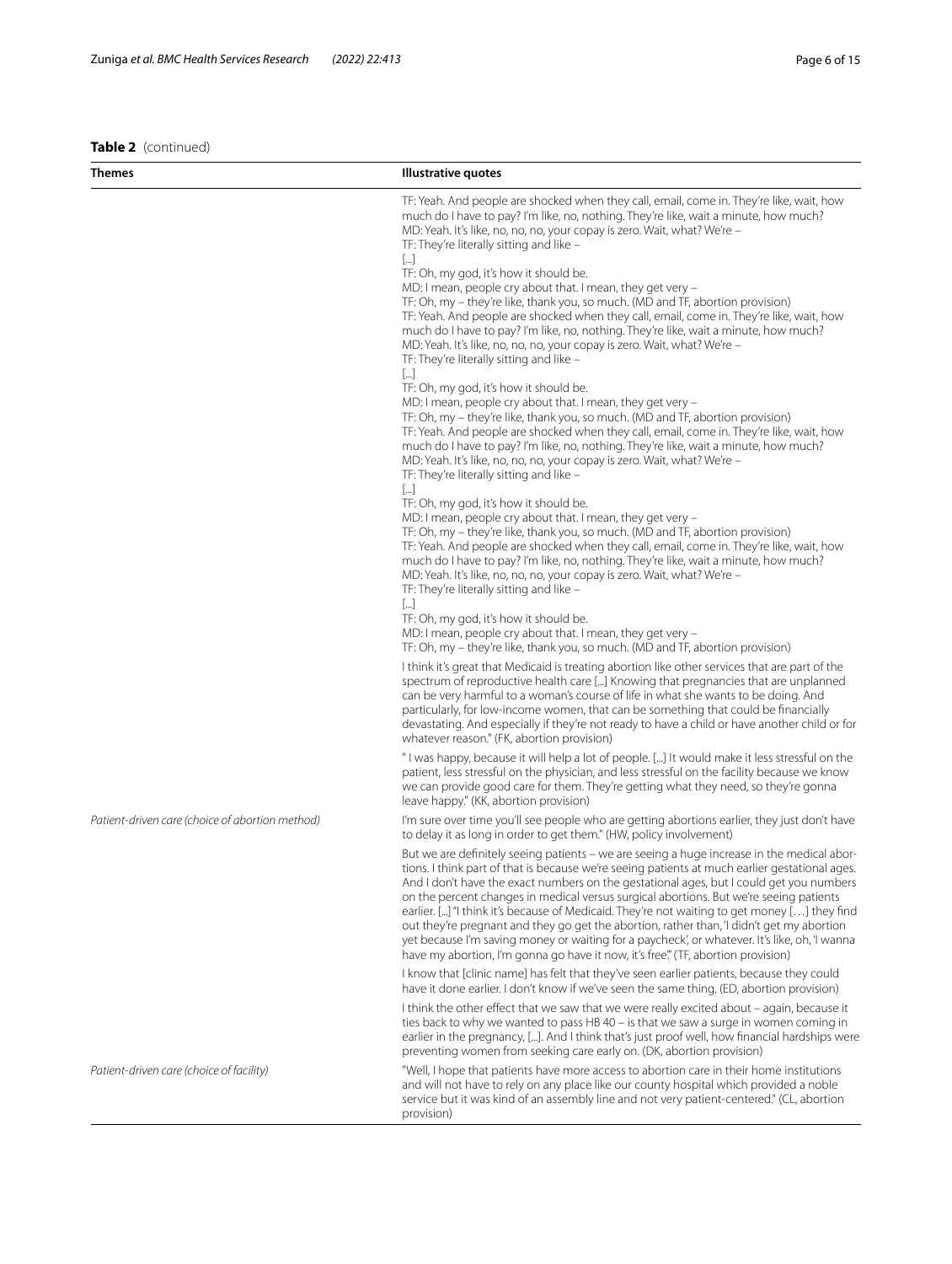**Themes Illustrative quotes**

#### **Table 2** (continued)

"Now patients with Medicaid are going to have the choice of going to a really private clinic that they can spend the whole hour with just the doctor, or they can have the choice to go to one of the other clinics. But the point being that they have the choice to go and have the service be covered under their own insurance." (BK, abortion provision) "Now patients with Medicaid are going to have the choice of going to a really private clinic that they can spend the whole hour with just the doctor, or they can have the choice to go to one of the other clinics. But the point being that they have the choice to go and have the service be covered under their own insurance." (BK, abortion provision) "Now patients with Medicaid are going to have the choice of going to a really private clinic that they can spend the whole hour with just the doctor, or they can have the choice to go to one of the other clinics. But the point being that they have the choice to go and have the service be covered under their own insurance." (BK, abortion provision)

"HB 40 has allowed us to provide elective abortion services for people within our system that we hadn't been able to serve in the past. We have, for example, our resident clinic that sees predominantly Medicaid patients, and a lot of those patients in the past wanted elective terminations and we couldn't do them, and now all those patients we're getting in and we take care of them ourselves." (SP, abortion provision)

Before House Bill 4, for patients that were self-pay they didn't have the option of going to the operating room [and getting sedated] for their procedure because the out-of-pocket cost was exponentially higher. But for patients who had Medicaid coverage after HB 40, those patients did have the option of having their procedure in the operating room. (AD, abortion provision)

*Patient-focused care* Yeah. So that's actually – I would say in providing – other than the satisfaction which is the top thing – the next best thing – and it's a good thing – is that I'm more likely now to refer someone for hospital-based care […]: So either in an operating room, or at [names of facilities], where they have a clinic that's based in the hospital. So if someone coded, or someone couldn't breathe, you could make a call, and within three minutes have a team of anesthesiologists there, as opposed to at [facility not based at hospital] where we'd have to call 911 (ED, abortion provision)

> "It is completely changing the way that we provide abortions. It's treating it as just a medical service. It's not [a] herd of patients showing up at one time [for counseling] [...] So I think in a lot of ways, it's a very patient-focused style of medicine, and most patients on Medicaid otherwise would not be able to have that service. (BK, abortion provision)

> I mean, the biggest part – the most exciting thing about HB40 was that we could fnally see our own patients. We didn't have to send them off for abortion like it was some dirty thing that we don't do here at [facility] because we do do it. And this clinic right where we are, where I'm sitting, is the resident clinic, so it's majority Medicaid patients [...] and we don't have to turn them away and they get the continuity of care and everything. (GM, abortion provision)

> I would hope that we were doing everything that we could to engage them in ongoing care to get them connected with family planning methods that they would be interested in to prevent subsequent unplanned pregnancies. Or just get them in a primary care. (FK, abortion provision)

> "Now that we take all these Medicaids, we're able to fll those vacancies quicker. So, like say if three people cancel, we're able to find three people who are in need, and we already know that we take their Medicaid. So, I would say because of that and having access to all these Medicaids, our clinic has been able to be a lot more full, a lot more productive, a lot more efficient. So, I would say that's definitely been a plus in that. (BG, abortion provision)

*Removal of discriminatory insurance policy* "I think that by allowing for Medicaid reimbursement for abortion services, it allows individuals who earn low incomes to have the same access to life-saving services that someone with private insurance would have." (RA, policy involvement)

> "So, I think it's great that Medicaid is treating abortion like other services that are part of the spectrum of reproductive health care, and not singling it out […] I see this […] coverage as equalizing the program even more." (FK, abortion provision)

I think the idea that Illinois would expand its state Medicaid coverage to include abortion care is really important from an equity lens so, that a wide array of people can have access to abortion care regardless of their income. (JN, resource provision)

*Decreased abortion stigma* I think that the passage of HB40 defnitely- defnitely moves the needle on the stigma around abortion care, around the rules of who can access abortion and who can't. I think it, it was a huge win, a huge win. (RA, policy involvement)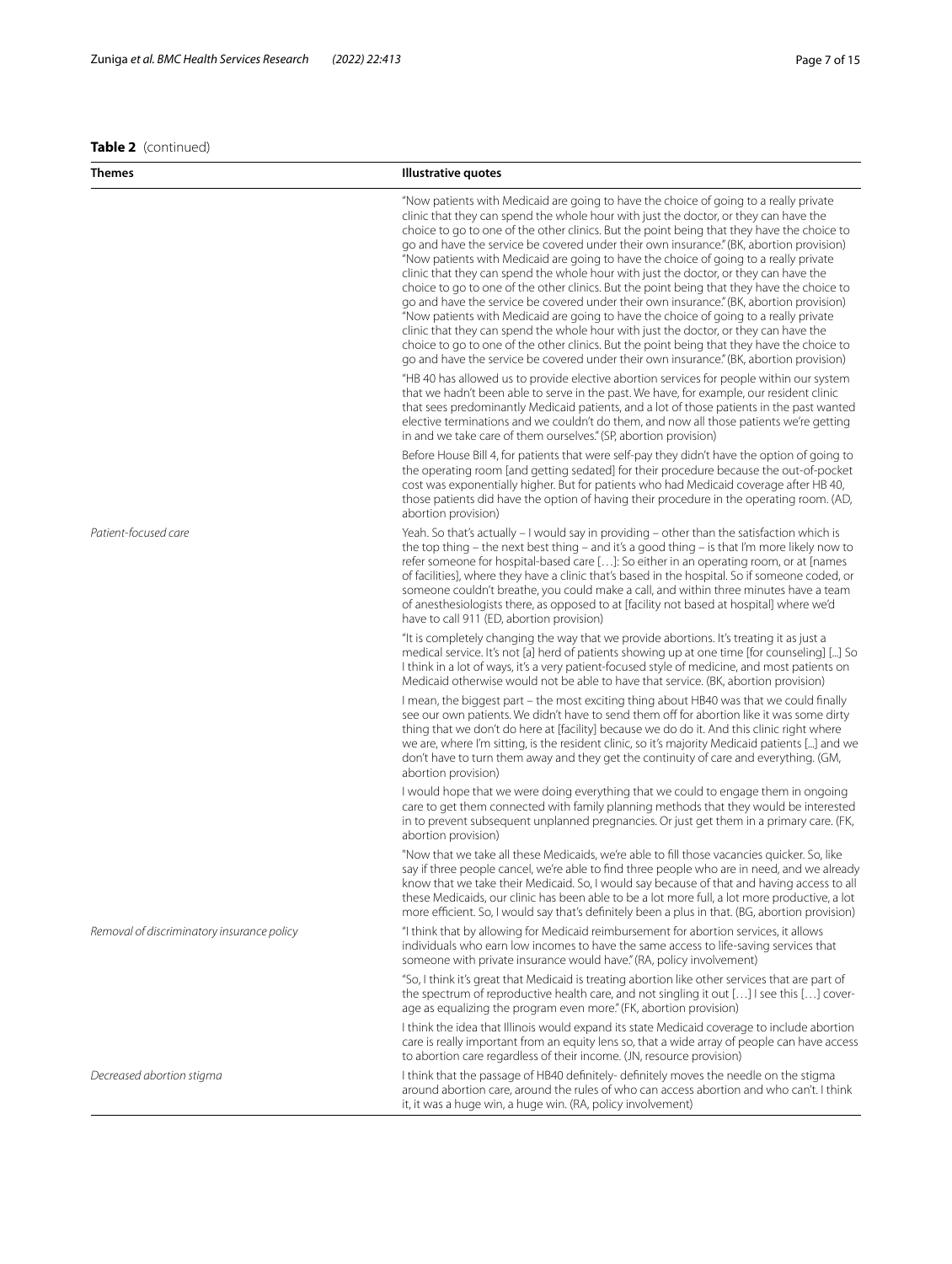#### **Table 2** (continued)

| <b>Themes</b>                                                 | <b>Illustrative quotes</b>                                                                                                                                                                                                                                                                                                                                                                                                                                                                                                                                                                                                                                                                                                                                                                                                                                                                                                                                                                                                                                                     |
|---------------------------------------------------------------|--------------------------------------------------------------------------------------------------------------------------------------------------------------------------------------------------------------------------------------------------------------------------------------------------------------------------------------------------------------------------------------------------------------------------------------------------------------------------------------------------------------------------------------------------------------------------------------------------------------------------------------------------------------------------------------------------------------------------------------------------------------------------------------------------------------------------------------------------------------------------------------------------------------------------------------------------------------------------------------------------------------------------------------------------------------------------------|
|                                                               | No, I think for patients specifically with Medicaid, it definitely - the stigma has reduced,<br>right? Because just knowing that your procedure is covered by your insurance and it's<br>recognized as part of normal reproductive healthcare that you can go to your reproduc-<br>tive healthcare provider. (GM, abortion provision)                                                                                                                                                                                                                                                                                                                                                                                                                                                                                                                                                                                                                                                                                                                                          |
|                                                               | "I just think it helps with de-stigmatizing it. It's weird that every other reproductive health<br>service is covered under Medicaid and not abortion, you know? Like that sends a really<br>big message right away as to whether or not somebody is allowed to get one, whether<br>its safe, whether - you know? And so I think there's just a lot there as well. (HW, policy<br>implementation)                                                                                                                                                                                                                                                                                                                                                                                                                                                                                                                                                                                                                                                                              |
|                                                               | "I do see it as a victory because it's so rare that there's good public discussion on how<br>abortion should be part of regular medicine. (VS, abortion provision)                                                                                                                                                                                                                                                                                                                                                                                                                                                                                                                                                                                                                                                                                                                                                                                                                                                                                                             |
| Gaps in patient access to abortion                            |                                                                                                                                                                                                                                                                                                                                                                                                                                                                                                                                                                                                                                                                                                                                                                                                                                                                                                                                                                                                                                                                                |
| Uninsured populations and populations ineligible for Medicaid | "I think with HB40 it would be really nice if it wasn't just limited to people on Medicaid. I<br>think it should be anyone who has any insurance or anyone who doesn't have any insur-<br>ance, because we know that there's so many people that are uninsured so that means<br>they're not on Medicaid or anything." (RD, resource provision)                                                                                                                                                                                                                                                                                                                                                                                                                                                                                                                                                                                                                                                                                                                                 |
|                                                               | I think documented immigrants, immigrant folks who have access to Medicaid, for sure,<br>they have benefits from it but folks who are undocumented and then also with the new<br>public charge rules, there are a lot of people who are just afraid of what they're allowed to<br>have and are just not enrolling in any support services. So that's the fear - it's like, even if<br>it was covered, I think people wouldn't be keeping it under the shelf like potential public<br>charge later on. (LV, policy implementation)                                                                                                                                                                                                                                                                                                                                                                                                                                                                                                                                              |
|                                                               | "Even if we have Medicaid-funded abortion services, many in our community don't qualify<br>for Medicaid because of the five-year bar. [] So even if we repealed Hyde and Hyde<br>was never a thing anymore or not a thing anymore, there's a significant number of Asian<br>Americans and other immigrants who still would not have affordable access to abortion<br>care because they do not qualify for Medicaid because of the five-year ban." (HH, policy<br>involvement)                                                                                                                                                                                                                                                                                                                                                                                                                                                                                                                                                                                                  |
|                                                               | I mean, always folks that should be eligible but aren't for Medicaid, mostly undocumented<br>folks, but I think there's still people that fall through the cracks. So how do you deal with<br>that? And then also like it's great and this helps a huge number of people, but you look -<br>somebody that's just over this income limit still doesn't have that kind of money to cover<br>procedures like that. So I think looking forward to how you get the rest of the folks that<br>are struggling for access still. So a huge step in the right direction, but I think there are still<br>things within the system to improve and then what about the people that fall through<br>the cracks of that system. (FR, policy involvement)                                                                                                                                                                                                                                                                                                                                     |
| Minors                                                        | "If you are a young person who is now pregnant, who does not have Medicaid [] you<br>can't go and just get it on your own and use that to pay for an abortion. Your family needs<br>to do the application for you and with you. And if you don't want your parents to know<br>that you're pregnant, you can't do that." (HR, policy implementation)                                                                                                                                                                                                                                                                                                                                                                                                                                                                                                                                                                                                                                                                                                                            |
| <b>Rural Populations</b>                                      | "And so I know that the experience that women who live in this region have in access-<br>ing services is much different than somebody in Central or Southern Illinois, where<br>transportation might be a bigger barrier or just finding a willing provider that is within a<br>reasonable distance of where you can get to [] Having a service covered doesn't mean<br>automatically mean access." (FK, abortion provision)                                                                                                                                                                                                                                                                                                                                                                                                                                                                                                                                                                                                                                                   |
|                                                               | But we know in a kind of more general sense that there's lack of providers and there's<br>a lack of providers that go all the way to 23.3 weeks in Illinois, outside of Chicago (RD,<br>resource provision)                                                                                                                                                                                                                                                                                                                                                                                                                                                                                                                                                                                                                                                                                                                                                                                                                                                                    |
|                                                               | "What does it mean, for people, for example, who are living in rural Illinois in the area that<br>used to be served by the [clinic] that's now closed down? Partially as a result of-of reim-<br>bursement rates being very low and not being able to, kind of, stem the tide, you know?<br>So in the short term [] they've lost access, essentially. Whether or not that actually is<br>gonna be a long-term impact now that rates are better and the reimbursement processes<br>are better, I don't know." (HW, policy involvement)<br>"What does it mean, for people, for example, who are living in rural Illinois in the area that<br>used to be served by the [clinic] that's now closed down? Partially as a result of-of reim-<br>bursement rates being very low and not being able to, kind of, stem the tide, you know?<br>So in the short term [] they've lost access, essentially. Whether or not that actually is<br>gonna be a long-term impact now that rates are better and the reimbursement processes<br>are better, I don't know." (HW, policy involvement) |

Factors diminishing the impact of HB-40 on individuals seeking abortion care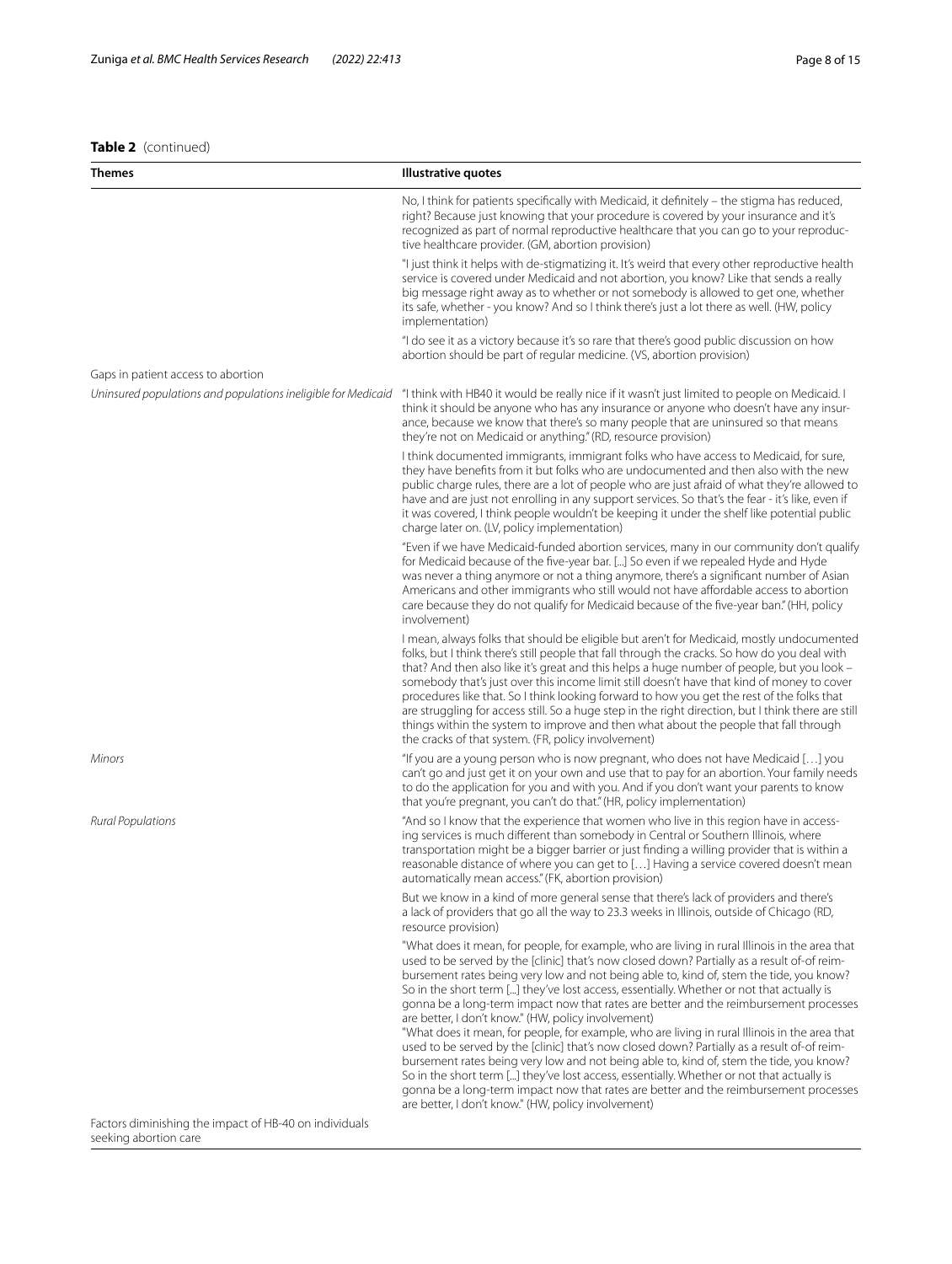#### **Table 2** (continued)

| <b>Themes</b>                          | <b>Illustrative quotes</b>                                                                                                                                                                                                                                                                                                                                                                                                                                                                                                                                                                                                                                                                                                                                                                                                                 |
|----------------------------------------|--------------------------------------------------------------------------------------------------------------------------------------------------------------------------------------------------------------------------------------------------------------------------------------------------------------------------------------------------------------------------------------------------------------------------------------------------------------------------------------------------------------------------------------------------------------------------------------------------------------------------------------------------------------------------------------------------------------------------------------------------------------------------------------------------------------------------------------------|
| Lack of public knowledge about the law | "Also think probably that's partially related to the information not being totally dissemi-<br>nated in the whole system, so – in the whole county really, and everyone knowing that for<br>a long time it was 75 bucks at [facility name] and we haven't gone – we don't do any pub-<br>licity or anything. So no one knows, unless you call and ask specifically that it's changed,<br>most people come probably expecting that it's \$75, and then are sort of pleasantly<br>surprised that it's not." (AM, abortion provision)                                                                                                                                                                                                                                                                                                         |
|                                        | "I feel like now it's just like the fact that so many people still don't know [] even if<br>people like are told that their Medicaid was covered [] they wouldn't believe that []<br>because abortion is still stigmatized and politicized that they would expect for it to not<br>be covered [] It doesn't seem like there are like a lot of resources or like energy behind<br>uh, like spreading awareness rather. Like it's something that [organization name] is trying<br>to do but um, outside of that, it's not like a priority of like the government, you know." (CJ,<br>resource provision)                                                                                                                                                                                                                                     |
|                                        | "I think there could be many, many, many more people who could benefit from it if there<br>was more education around it (LV, policy implementation)                                                                                                                                                                                                                                                                                                                                                                                                                                                                                                                                                                                                                                                                                        |
|                                        | "So again – and then it passed, and then even around implementation and like commu-<br>nity education – there's been no community education done about it. People don't know<br>about it at all, and all of this talk about implementation has been very insider, like policy-<br>makers and insurance experts and Medicaid experts sitting around talking rather than like<br>actually involving community - again, like actually involving people that are impacted by<br>it." (HH, policy implementation)                                                                                                                                                                                                                                                                                                                               |
|                                        | [] people would call the help line who have Medicaid and they're like asking fund-<br>ing and then we tell them if they can just-they go to a different clinic, they can use<br>their Medicaid. But like clinics weren't giving that information to people because they<br>wanted that business essentially. And that was frustrating because, I understand the<br>business, but like our priority is people. Like care and it seemed dishonest and like<br>frankly messed up to like not tell somebody that they could get coverage if they went<br>somewhere else. So-- and that was difficult for us to navigate as funders as well cause<br>we want to maintain relationships with the clinics. (CJ, resource provision)                                                                                                               |
|                                        | "Are there ways to reach out to other providers, like primary care, other OB-GYNs to let<br>them know? Because they don't even know, in a lot of cases. So it may be that that's what<br>comes next." (FR, policy involvement)                                                                                                                                                                                                                                                                                                                                                                                                                                                                                                                                                                                                             |
| Insurance-related logistical hurdles   | "So there are pregnant women who come in for prenatal care and they're not enrolled in<br>Medicaid, there's a presumptive eligibility clause that says okay we're going to presume<br>you're going to be paid for this service to provide you early prenatal care, because it might<br>take you a couple of months to get on Medicaid. So they know they will retroactively be<br>paid, so they're more likely to provide the service [] if you come in [seeking abortion] and<br>you're in an early pregnancy stage and you don't have the money to pay for [the abortion]<br>we say "Well, you have to enroll in Medicaid. Come back in three months after you're<br>enrolled."Yeah. I mean so that is ridiculous, right? So it reduces-it increases the risk for the<br>mom. [] It's just - it's not okay." [WW, policy implementation) |
|                                        | After HB 40, there was some patients we kind of had to sort out insurance information<br>with. So for instance – there were patients that came that thought that they had Medicaid<br>and when we looked them up in the system it was no longer active. There were patients<br>who didn't think they had Medicaid and it turns out that they did. So there was that com-<br>ponent of trying to figure out what their status was - became incorporated into the clinic<br>flow. (AD, abortion provision)                                                                                                                                                                                                                                                                                                                                   |
|                                        | "The issue of what is often called, in the public benefits field, 'churning' is a whole separate<br>issue that affects a lot of low-income people. Which is this concept that we make applying<br>for and remaining on public benefits programs way too complicated, so people are con-<br>stantly churning on and off these. They're eligible, then they're not eligible, then they have<br>to reapply. And so, people are constantly losing eligibility. And that applies in TANF, SNAP,<br>Medicaid, all sorts of public benefit programs." (HR, policy implementation)                                                                                                                                                                                                                                                                 |
|                                        | "But the bottom line of HB-40-it was a major legislative victory but behind the scenes has<br>really not provided the reimbursement necessary for clinics to actually stay open if they<br>start immediately taking Medicaid." (YV, abortion provision)                                                                                                                                                                                                                                                                                                                                                                                                                                                                                                                                                                                    |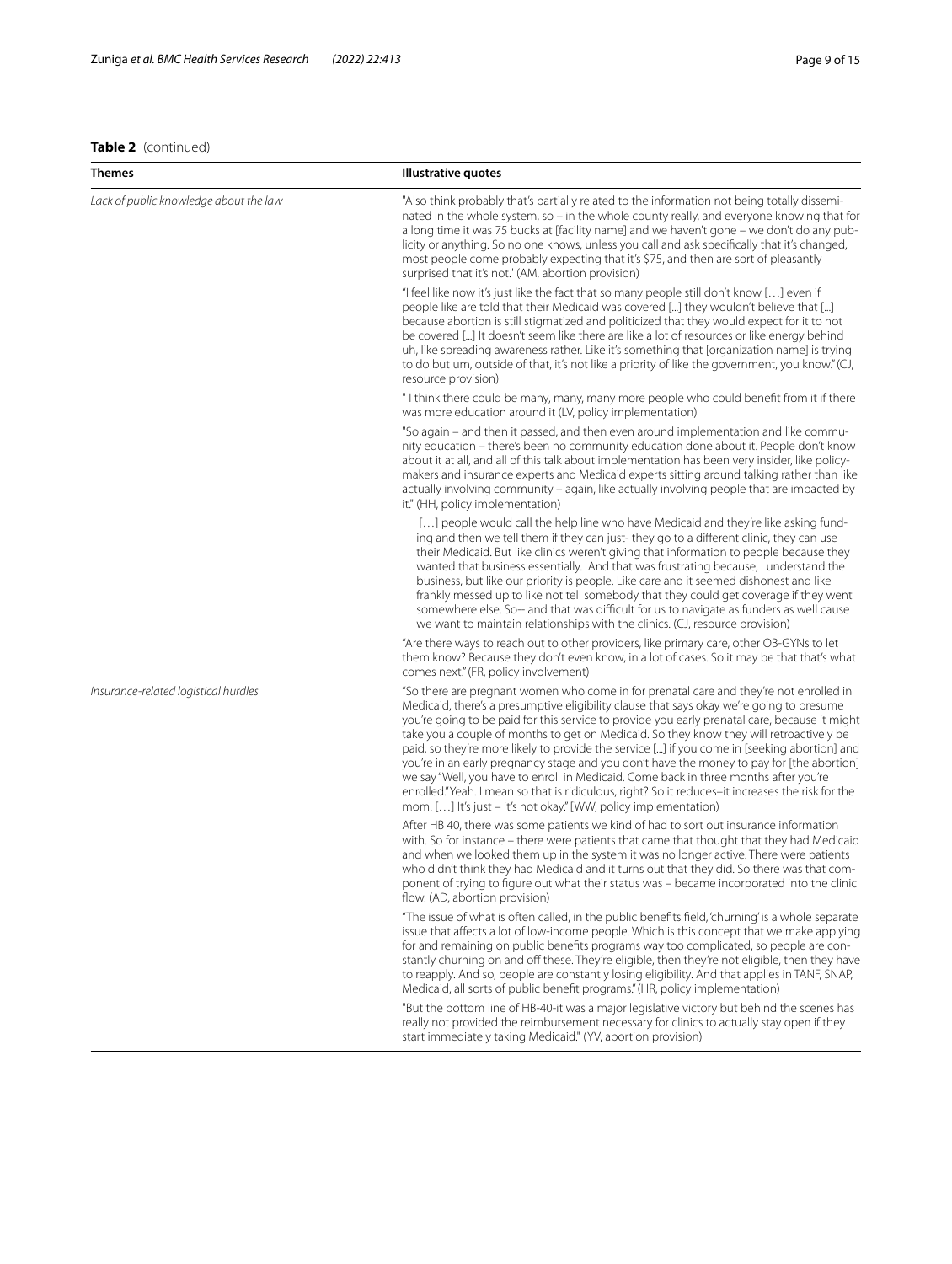#### *from seeking care early on." (DK, abortion provision)*

Some participants also thought HB-40 could result in patients having a wider range of abortion facilities from which to choose. According to one participant,

*"Now patients with Medicaid are going to have the choice of going to a really private clinic that they can spend the whole hour with just the doctor, or they can have the choice to go to one of the other clinics. But the point being that they have the choice to go and have the service be covered under their own insurance." (BK, abortion provision)*

However, a few participants highlighted that, in some cases, patients may not be able to have their abortion at their preferred facility if that facility does not accept a patient's Medicaid plan. One provider at a clinic that accepted a limited number of Medicaid plans that covered abortion under certain circumstances explained:

*"If you have those three plans that we currently accepted just for the specifc indication, we now can accept it and they will pay for your abortion. But any other Medicaid plans we have to turn away […]. And so when [patients] call and schedule […] I think that's a surprise to them. And sometimes it's a happy surprise whereas they don't have to pay the money and they can go somewhere else. And sometimes they're upset that they can't have the procedure done where they would prefer to have the procedure." (OZ, abortion provision)*

A few participants explained how HB-40 improved the quality of care for Medicaid recipients because it resulted in more patient-focused care. One participant working at a facility that kept costs low for patients by maintaining a fast pace for clinic flow, described the change in quality of care after the passage of HB-40:

*"It is completely changing the way that we provide abortions. It's treating it as just a medical service. […]So I think in a lot of ways, it's a very patientfocused style of medicine, and most patients on Medicaid otherwise would not be able to have that service." (BK, abortion provision)*

Some participants also discussed how HB-40 led to increased opportunities for ensuring continuity of care. According to one participant who worked at a facility that previously could only provide abortion care to Medicaid patients eligible via the circumstances outlined by the Hyde Amendment:

*"I mean, the biggest part – the most exciting thing about HB-40 was that we could fnally see our own patients. We didn't have to send them of for* 

*abortion like it was some dirty thing that we don't do here at [facility] because we do do it. And this clinic right where we are, where I'm sitting […] it's majority Medicaid patients [...] and we don't have to turn them away and they get the continuity of care and everything. (GM, abortion provision)*

Another participant emphasized the value of connecting abortion care to additional engagement in contraceptive counseling and primary care:

*"I would hope that we were doing everything that we could to engage [patients] in ongoing care to, get them connected with family planning methods that they would be interested in to prevent subsequent unplanned pregnancies. Or just get them in a primary care." (FK, abortion provision)*

#### *Removal of discriminatory insurance policy and decreased abortion stigma*

A few participants discussed how HB-40 removed a discriminatory insurance coverage policy, and some thought equitable insurance coverage of abortion might contribute to a reduction in abortion stigma. As one participant shared,

*"I think the idea that Illinois would expand its state Medicaid coverage to include abortion care is really important from an equity lens so that a wide array of people can have access to abortion care regardless of their income." (JN, resource provision)*

Another participant described how HB-40 made access more equitable for individuals earning low-incomes:

*"I think that by allowing for Medicaid reimbursement for abortion services, it allows individuals who earn low incomes to have the same access to lifesaving services that someone with private insurance would have." (RA, policy involvement)*

Although not all privately insured people experience coverage for abortion care, this participant's comment illustrates the general perception among interviewees that HB-40 improved equity in insurance coverage for abortion care, especially since in 2019, Illinois began requiring state-governed insurance plans to provide abortion coverage if they offered maternal health coverage.

Some participants thought making abortion "a part of regular medicine" by including it as a covered service would contribute to a decrease in abortion stigma. According to one participant:

*"I just think it helps with de-stigmatizing it. It's weird that every other reproductive health service is covered under Medicaid and not abortion, you know?*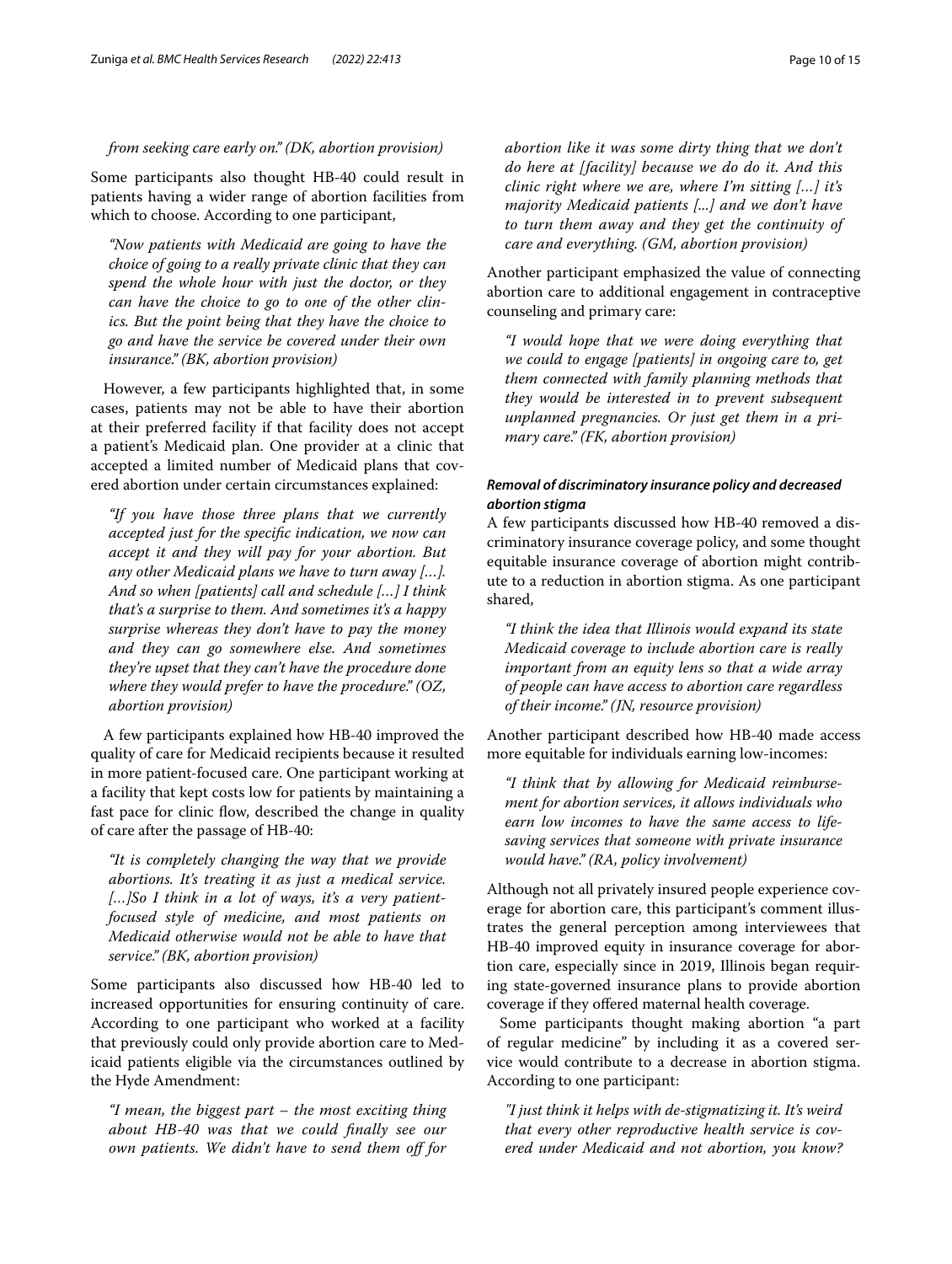*Like that sends a really big message right away as to whether or not somebody is allowed to get one, whether it's safe, […] " (HW, policy involvement)*

#### **Perceptions of persistent barriers to utilization**

Although participants viewed HB-40 as having an overwhelmingly positive impact on patients, many highlighted specifc groups of patients that continue to experience difficulties accessing abortion care. Several participants pointed out that recent immigrants and undocumented individuals are not eligible for Medicaid, so would not directly beneft from HB-40. Comments from participants highlight the desire for Medicaid to cover a wider swath of individuals, as well as the need to address all policies that afect access to Medicaid, such as the policy preventing recent immigrants from enrolling in Medicaid for fve years. According to one participant:

*"I think with HB-40 it would be really nice if it wasn't just limited to people on Medicaid. I think it should be anyone who has any insurance or anyone who doesn't have any insurance, because we know that there's so many people that are uninsured […]g." (RD, resource provision)*

Another participant shared a perspective on patients their organization served, including immigrants who could not immediately access Medicaid:

*"Even if we have Medicaid-funded abortion services, many in our community don't qualify for Medicaid because of the fve-year bar. […]So even if we repealed Hyde and Hyde was never a thing anymore or not a thing anymore, there's a signifcant number of Asian Americans and other immigrants who still would not have afordable access to abortion care because they do not qualify for Medicaid because of the fve-year ban." (HH, policy involvement)*

Another participant thought even immigrants who do qualify for Medicaid may be afraid to enroll because they believe it could lead them to be considered a "public charge", which could threaten their ability to obtain permanent residency in the future.

Other groups that participants thought might not beneft from HB-40 included young people and people living in rural parts of the state. A few participants discussed how young people under the age of 18 may still fnd accessing abortion difficult. As one participant stated:

*"If you are a young person who is now pregnant, who does not have Medicaid […] you can't go and just get it on your own and use that to pay for an abortion. Your family needs to do the application for you and with you. And if you don't want your parents to* 

*know that you're pregnant, you can't do that." (HR, policy involvement)*

Some participants talked about how for people living in rural parts of the state, it may be difficult getting to an abortion provider. As one participant shared:

*"And so I know that the experience that women who live in this region have in accessing services is much diferent than somebody in Central or Southern Illinois, where transportation might be a bigger barrier or just fnding a willing provider that is within a reasonable distance of where you can get to […] Having a service covered doesn't automatically mean access." (FK, abortion provision)*

Finally, one participant at an organization involved in the passage of HB-40 thought people earning just above the income threshold to qualify for Medicaid and people with private insurance who have high deductibles or copays may also continue to encounter fnancial barriers to accessing abortion.

#### **Factors that could diminish the impact of HB-40 on abortion care afordability**

Participants described two factors related to policy implementation that could dull the impact of HB-40 on patients seeking abortion care: a lack of public knowledge about the law and insurance-related logistical barriers.

#### **Lack of public knowledge about the law**

Many participants involved in policy efforts and resource provision reported that a lack of public knowledge about Medicaid coverage of abortion was a barrier to access. One participant thought "there could be many, many, many more people who could beneft from it if there was more education around it" (LV, policy involvement). Another participant did not think abortion seekers benefted at all from HB-40 at the time of the interview "mostly because people don't know about it." This participant further explained:

*"Tere's been no community education done about it. People don't know about it at all, and all of this talk about implementation has been very insider, like policymakers and insurance experts and Medicaid experts sitting around talking rather than like actually involving community – again, like actually involving people that are impacted by it." (HH, policy involvement)*

The importance of public education campaigns was highlighted by another participant who thought "even if people are told that their [abortion] was covered […] they wouldn't believe that […] because abortion is still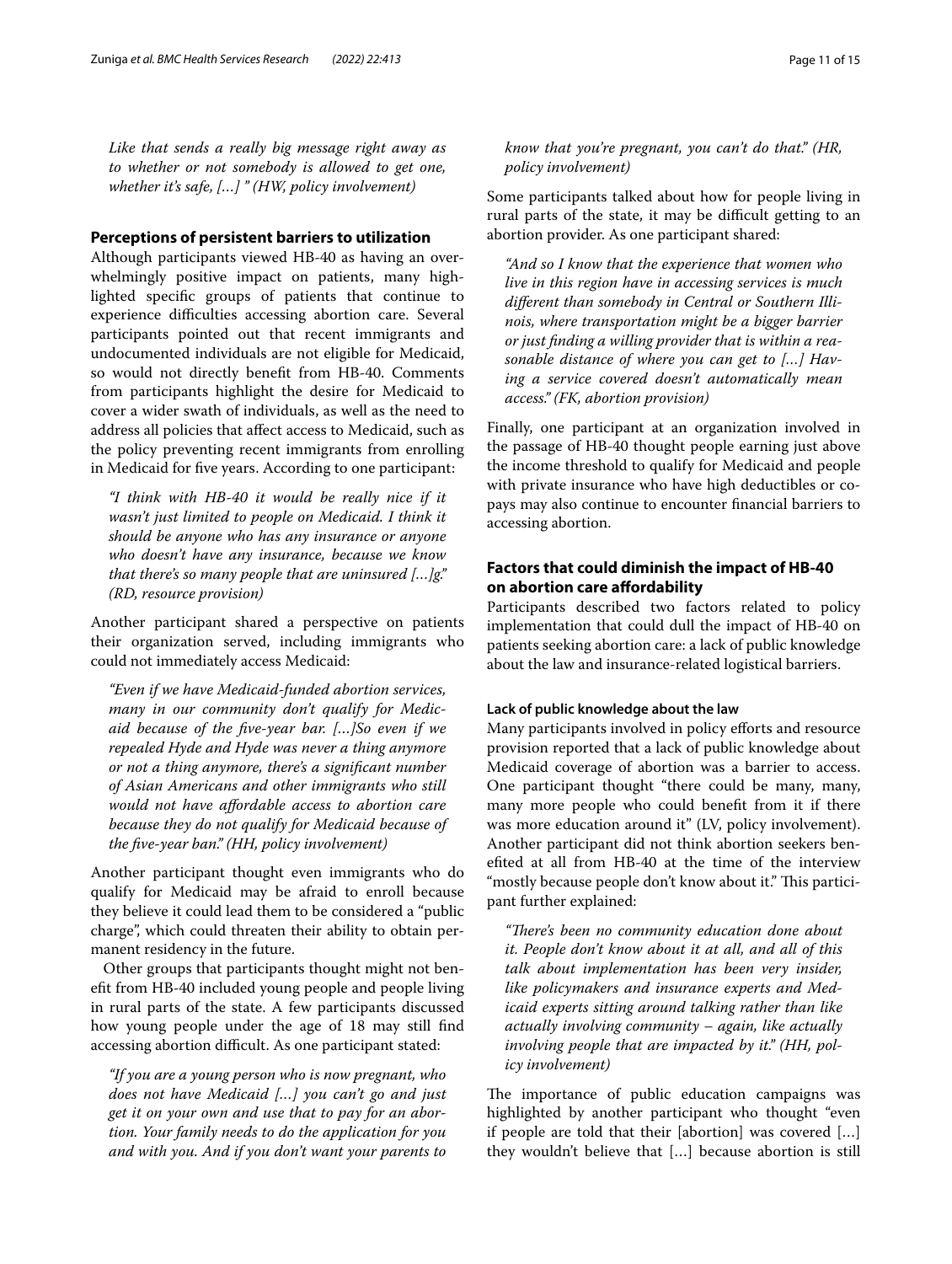stigmatized and politicized that they would expect for it to not be covered." (CJ, resource provision). In particular, one participant thought efforts should be made to educate a wider array of providers about the new coverage available after the passage of HB-40:

*"Are there ways to reach out to other providers, like primary care, other OB-GYNs to let them know? Because they don't even know, in a lot of cases. So it may be that that's what comes next." (FR, policy involvement)*

Although many participants working at abortion facilities reported discussing Medicaid coverage with individual patients who called seeking care, they did not necessarily employ broader outreach efforts. As one provider explained:

*"At least once a day someone will ask, 'Well, so do I pay now or when do I pay for this or – so we're not supposed to pay for this anymore?' So there is some confusion still about that […] I also think probably that's partially related to the information not being totally disseminated in the whole system, so – in the whole county really […]. So no one knows, unless you call and ask specifcally that it's changed, most people come probably expecting that it's [amount], and then are sort of pleasantly surprised that it's not." (AM, abortion provision)*

At the same time, a few participants from communityserving organizations voiced concern over whether abortion facilities were providing full information on Medicaid coverage. One participant described how some clinics that did not accept Medicaid "weren't giving that information [about Medicaid coverage of abortion] to people because they wanted that business", which this participant thought was "dishonest and like frankly messed up to not tell somebody that they could get coverage if they went somewhere else" (CJ, resource provision).

#### **Insurance-related logistical hurdles**

Participants discussed a need to improve insurancerelated processes that made it difficult for patients to enroll in Medicaid and retain coverage and made it hard for facilities to provide care to Medicaid recipients. Two examples of these hindrances were the inability of abortion clinics to offer presumptive eligibility to patients and the low Medicaid reimbursement rates for abortion care.

A few participants described the impacts of Medicaid's complicated enrollment system and eligibility requirements on patients. As one participant explained:

"The issue of what is often called, in the public ben*efts feld, 'churning' is a whole separate issue that afects a lot of low-income people. Which is this concept that we make applying for and remaining on public benefts programs way too complicated, so people are constantly churning on and of these. They're eligible, then they're not eligible, then they have to reapply. And so, people are constantly losing eligibility. And that applies in TANF, SNAP, Medicaid, all sorts of public beneft programs." (HR, policy involvement)*

Some also discussed the need to adjust state requirements to allow abortion clinics to qualify to bill for care for Medicaid-eligible participants before they are enrolled in Medicaid  $[8]$  $[8]$  $[8]$ . This process, known as Medicaid presumptive eligibility, is critical for ensuring that patients who qualify for Medicaid receive timely care "because it might take [patients] a couple months to get on Medicaid." The consequence of which, is the abortion patient not receiving care when they want it or in some cases not receiving the preferred abortion care.

In the immediate wake of HB-40's implementation, low Medicaid reimbursement rates and complicated reimbursement processes were highlighted as a major concern for the sustainability of abortion facilities in the state. Many participants worried that low Medicaid reimbursement rates would force some abortion clinics to close, which would ultimately decrease abortion access for Medicaid patients. According to one participant, HB-40 "has not provided the reimbursement necessary for clinics to actually stay open if they start immediately taking Medicaid" (YV, abortion provision). In addition to clinic closures, one participant described that low reimbursement rates made their facility reluctant to accept more Medicaid plans since it was easier and more sustainable to "just keep seeing the [patients with] private insurances that we take, patients who have no insurance that pay in cash and [patients with] Medicaid plans that we know that we've already had contracted with […] it's not a new big revenue stream to see these patients who have Medicaid that we don't take." (OZ, abortion provision). Although it is unclear how many facilities accepted all Medicaid plans after HB-40, the inability of clinics to do so may have prevented some patients from fully benefting from HB-40. Following an increase in Medicaid reimbursement rates in December 2019, participant narratives about reimbursement shifted from discussions about sustainability of abortion services to the need for clarity or training on the steps abortion facilities need to take to receive reimbursements. Reimbursement challenges and processes are described in greater detail in another paper [\[10](#page-14-9)].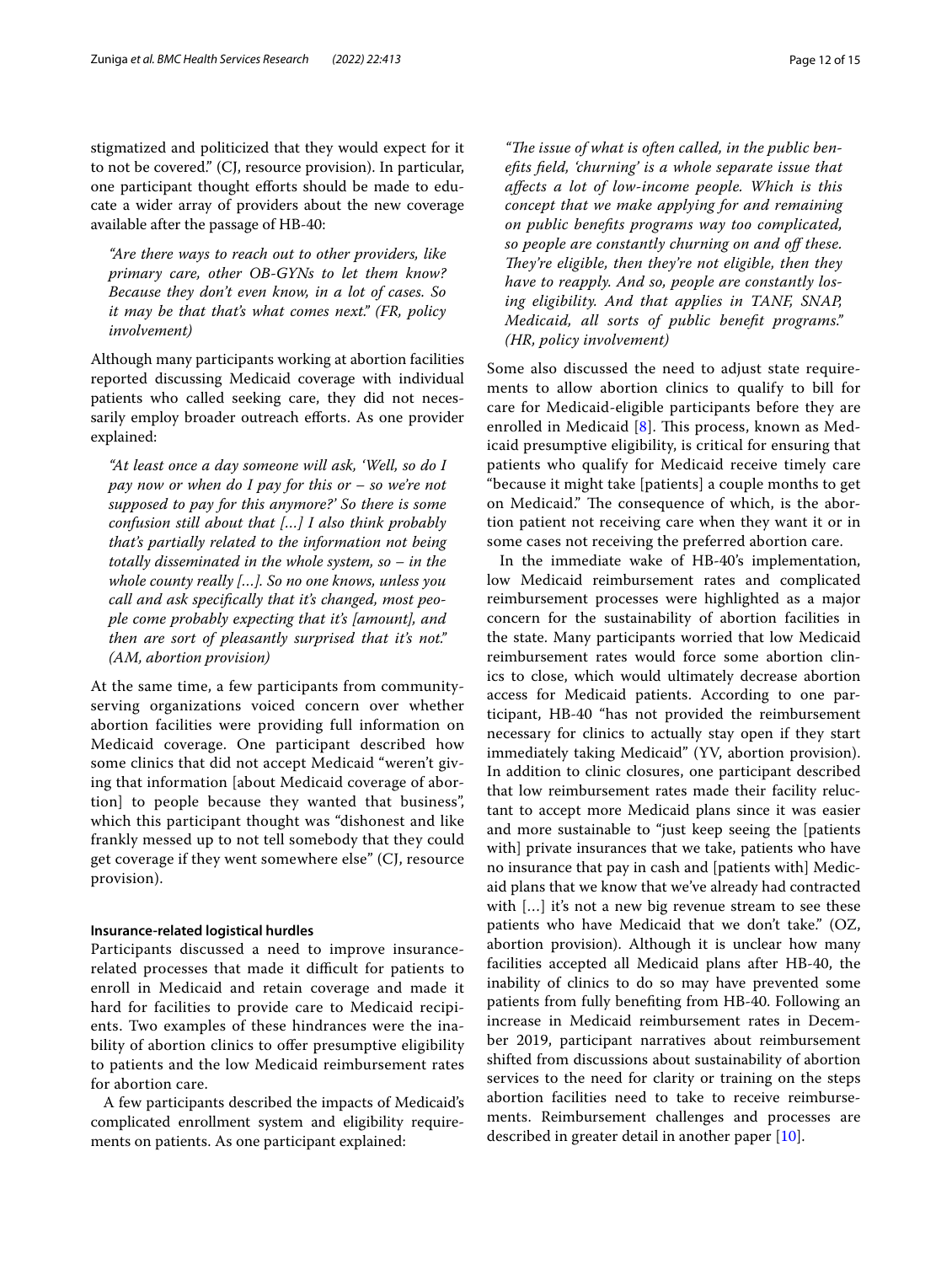#### **Discussion**

This study's findings on the perceived benefits of Medicaid coverage for some patients seeking abortion complements previous studies documenting how out-ofpocket costs or lack of insurance coverage delay or prevent patients from receiving abortion care [\[11](#page-14-10), [15](#page-14-14)[–18](#page-14-15)]. Research has shown how difficulties paying for an abortion lead individuals to delay or forego payments for rent, utilities, and food [[3,](#page-14-2) [12](#page-14-11)]. Some individuals have no choice but to carry an unwanted pregnancy to term because of the inability to pay for an abortion, which has implications for long-term economic outcomes [[19\]](#page-14-16). Participants in our study perceived that removing a signifcant fnancial barrier, made abortion care more afordable for individuals with limited resources, made it possible for patients to allocate their limited income to cover secondary costs to obtaining an abortion or to other essential household needs, and could result in patients seeking abortion care earlier in their pregnancy. These perceptions support results from a recent study in Oregon, which found that expansion of the state's Medicaid program (which covers abortion care) was associated with an increase in Medicaid-fnanced abortions as well as an increase in medication abortions among patients using Medicaid for their abortions [[20\]](#page-14-17). Our results also build upon previous studies about the impact of Medicaid coverage of abortion in two ways. First, our results suggest that expanded Medicaid coverage of abortion may indirectly beneft patients without insurance coverage because it frees up resources that would have been allocated to patients eligible for Medicaid. Second, our fndings reveal how Medicaid coverage alone may not address all gaps in abortion access and highlights the need to address non-fnancial barriers created by existing laws, policies, or programs.

Findings from our study highlight certain populations that may not beneft from HB-40 due to their citizenship status, age, or location of residence. Following implementation, participants were concerned that recent and undocumented immigrants in particular would face unique challenges to obtaining abortion care. In Illinois, people considered "qualifed non-citizens", such as lawful permanent residents, must wait 5years before they can enroll in Medicaid [\[21](#page-14-18)]; however pregnant patients may be enrolled in Medicaid regardless of immigration status for the duration of their pregnancy. Post data collection, Illinois expanded the category of providers who could ofer presumptive eligibility enrollment for pregnant patients, allowing qualifed non-citizens to obtain coverage for abortion care in addition to prenatal care, labor, and delivery.

The federal government's public charge rule  $-$  which defned a non-citizen as a "public charge" if they are currently or expected to become dependent on certain publicly funded programs – was expanded in 2020 to include the use of more programs, including federallyfunded Medicaid. If deemed a "public charge", a person is ineligible to attain lawful permanent residence if applying for a green card. Although the revised public charge rule did not include Medicaid used by pregnant people and does not apply to state-Medicaid funds, the law's intent to bar immigrants from receiving public assistance could incite fear and confusion about which public programs they can utilize without jeopardizing their chance to remain in the US or obtain permanent residence [\[22](#page-14-19)]. Leading medical organizations issued a statement opposing the changes to the public charge policy, stating it threatens patient health and leads to more complex public health challenges [\[23](#page-14-20)]. Although the Department of Homeland Security announced the revised public charge rule is no longer in efect [[24](#page-14-21)], public education campaigns informing immigrant communities about the current public charge rule could help reduce confusion and ensure that all abortion seekers with Medicaid can use their insurance for their abortion without fear.

Abortion seekers residing in rural areas of Illinois may also continue to encounter challenges that delay or prevent them from receiving abortion care. Previous research has shown an association between increased distance to a provider and a decrease in abortion rates [[25,](#page-14-22) [26\]](#page-14-23). Expenses related to travel - such as gas, hotel stays, and childcare costs - combined with lost wages from taking time off of work, could delay or prevent many abortion seekers from getting to a clinic in the frst place [[3\]](#page-14-2). Although Medicaid may cover transportation costs to abortion appointments in Illinois, coverage is determined on a case-by-case basis [\[27](#page-14-24)]. Providing clear information about Medicaid coverage of transportation costs, as well as information about abortion funds or other resources that may be able to provide fnancial assistance for travelrelated expenses for patients ineligible for Medicaid, will beneft abortion seekers in the state.

Our results also touched upon the relationship between legality and stigma, with some participants perceiving that legally requiring insurance coverage of abortion affirms that abortion is an essential part of reproductive health care, which could lead to a reduction in abortion stigma. Although additional research is needed to assess the impact of abortion laws like HB-40 on views held by abortion seekers and the general public, previous studies have documented the negative fnancial and health impacts of stigma on abortion patients. One study found that perceived stigma contributed to patients' decision to not use their insurance to cover their abortion [[12\]](#page-14-11), and two studies reported a strong association between perceived abortion stigma and poor psychological wellbeing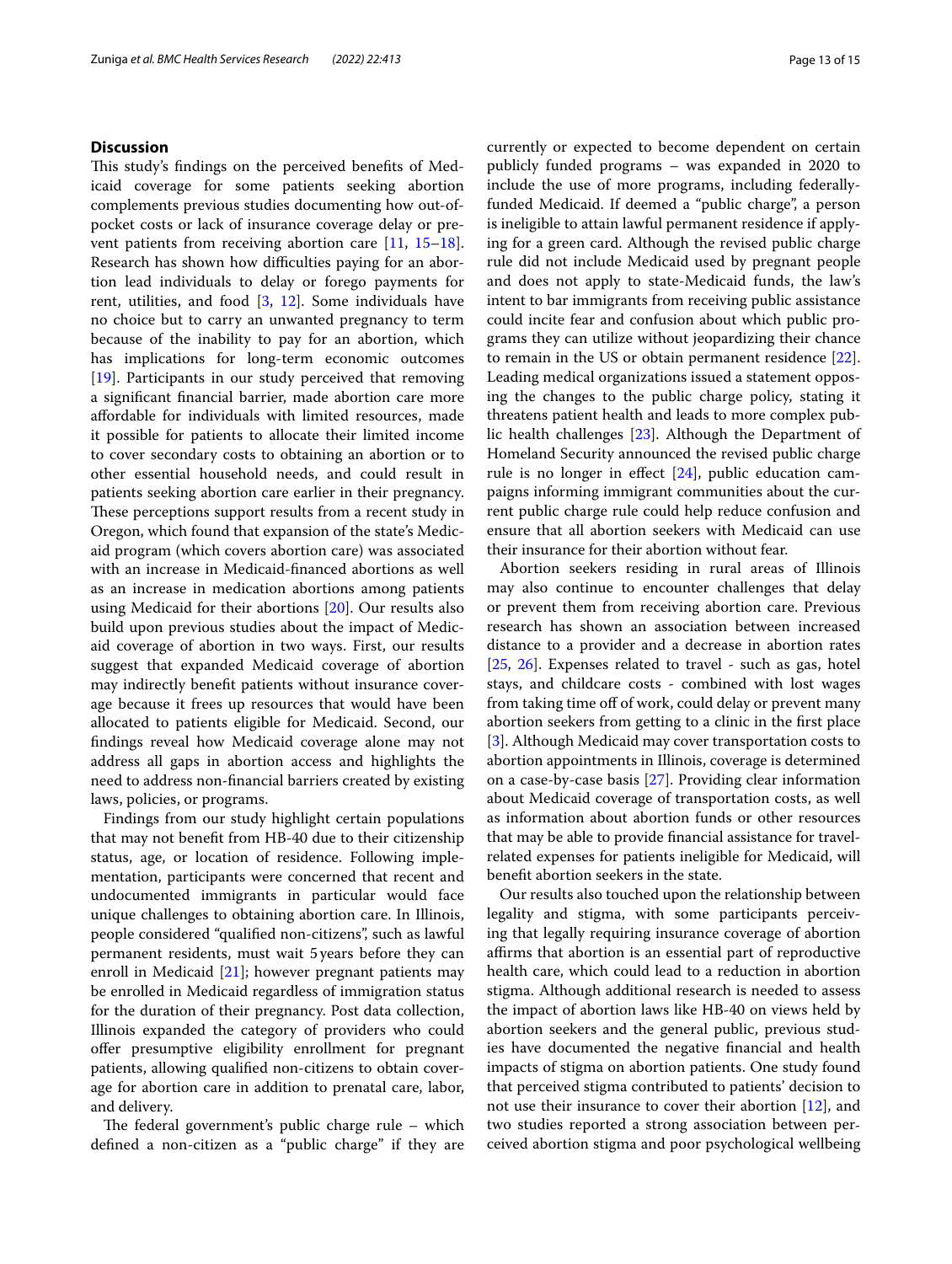before  $[28]$  $[28]$  and after having an abortion  $[29]$ . These studies suggest that reducing stigma could result in better mental and fnancial health outcomes for abortion patients. However, opinions that HB-40 helps reduce stigma rest on the assumption that patients are aware of the law, and many participants thought a lack of public education around HB-40 prevented the law from increasing abortion access to the extent it could have. Further research is needed on the relationship between abortion stigma, abortion-related laws and policies, and the experiences of individuals who want or have had an abortion.

#### **Limitations**

Although this study interviewed a diverse set of participants well positioned to describe general trends and changes in abortion provision and receipt, we did not speak directly with abortion patients about Medicaid coverage of abortion and its impact on their abortion-seeking experiences. A deeper understanding of abortion seekers' knowledge of and thoughts about the law could highlight the extent to which the law afected their decision-making process, as well as their experiences seeking or obtaining abortion care. As a next step, members of our research team have a separate study underway to explore patient perspectives on insurance coverage for abortion in Illinois and its efect on their abortion experience.

A second limitation was the 12-month time span in which team members conducted interviews, as participants' views about the efects of and experiences with HB-40 may have shifted over time. For example, participants in earlier interviews often cited concerns that patient access would be limited in the long-term if clinics are forced to close due to low Medicaid reimbursement rates, but this concern was not raised in later interviews, following increases in the Medicaid reimbursement rates in December 2019.

A third limitation was that the interview guide for providers and administrators working at abortion facilities was diferent from the guide used when interviewing staff from other organizations, which may have impacted when and how topics were raised during interviews. For example, lack of knowledge about HB-40 was described as a barrier for patients by non-providers, whereas this same topic was brought up by clinic staff when describing how surprised patients were when fnding out that Medicaid would cover their abortion. This difference may have stemmed from the fact that participants not working at facilities providing abortion care were asked about the impact of the law on people seeking abortion in Illinois, whereas providers were asked about the law's impact on their patients and facility in particular.

In addition, all except the fnal 5 interviews were conducted before the COVID-19 pandemic was declared a national emergency on March 13, 2020, and the pandemic's wide-ranging impacts on healthcare access was a topic we did not discuss in interviews. Future research could address this by exploring how cost and insurance barriers intersect with other factors afecting physical and virtual access to abortion care going forward.

#### **Conclusion**

In the frst year of implementation of the policy, HB-40, abortion providers and others who provide support for abortion services and/or were involved in the passage of HB40 refect that Medicaid coverage of abortion seemed to reduce fnancial stress and improve the experience of seeking abortion care for patients in Illinois. Further, expanding Medicaid coverage to abortion care was perceived to normalize abortion care as a basic reproductive health care service and to have a positive impact on resource shifting—patients with Medicaid coverage can allocate fnances to other needs and more fnancial support can be directed towards patients without insurance coverage. However, signifcant obstacles remain for certain groups, including minors, undocumented immigrants, and people residing in rural areas. Further evaluation of the legal barriers for immigrants and the challenges associated with Medicaid enrollment and awareness of insurance coverage of abortion are needed to fully understand the impacts of these policies on abortion access.

#### **Abbreviations**

CHIP: Children's Health Insurance Program; HB-40: House Bill 40; OB-GYN: obstetrician-gynecologist; SNAP: Supplemental Nutrition Assistance Program; TANF: Temporary Assistance for Needy Families.

#### **Supplementary Information**

The online version contains supplementary material available at [https://doi.](https://doi.org/10.1186/s12913-022-07761-5) [org/10.1186/s12913-022-07761-5](https://doi.org/10.1186/s12913-022-07761-5).

<span id="page-13-0"></span>**Additional fle 1.** Interview Guides used during Provider and Non-Provider Interviews.

#### **Acknowledgements**

The authors would like to thank Ashley McHugh for guiding the study team through the University of Chicago's ethical approval process. We also want to thank the participants of this study for sharing their perspectives on HB-40.

#### **Authors' contributions**

DS, LH, and TT conceptualized and designed the study. AB, CZ, DS, LH, and TT were involved in refning data collection instruments. AB, CZ, and LH collected and analyzed the data. A frst draft of the manuscript was written by CZ. The paper was edited and reviewed by AB, CZ, DS, LH, and TT. All authors have read and approved the manuscript.

#### **Funding**

This study was made possible by general support from the David and Lucile Packard Foundation and by an anonymous foundation. Neither foundation